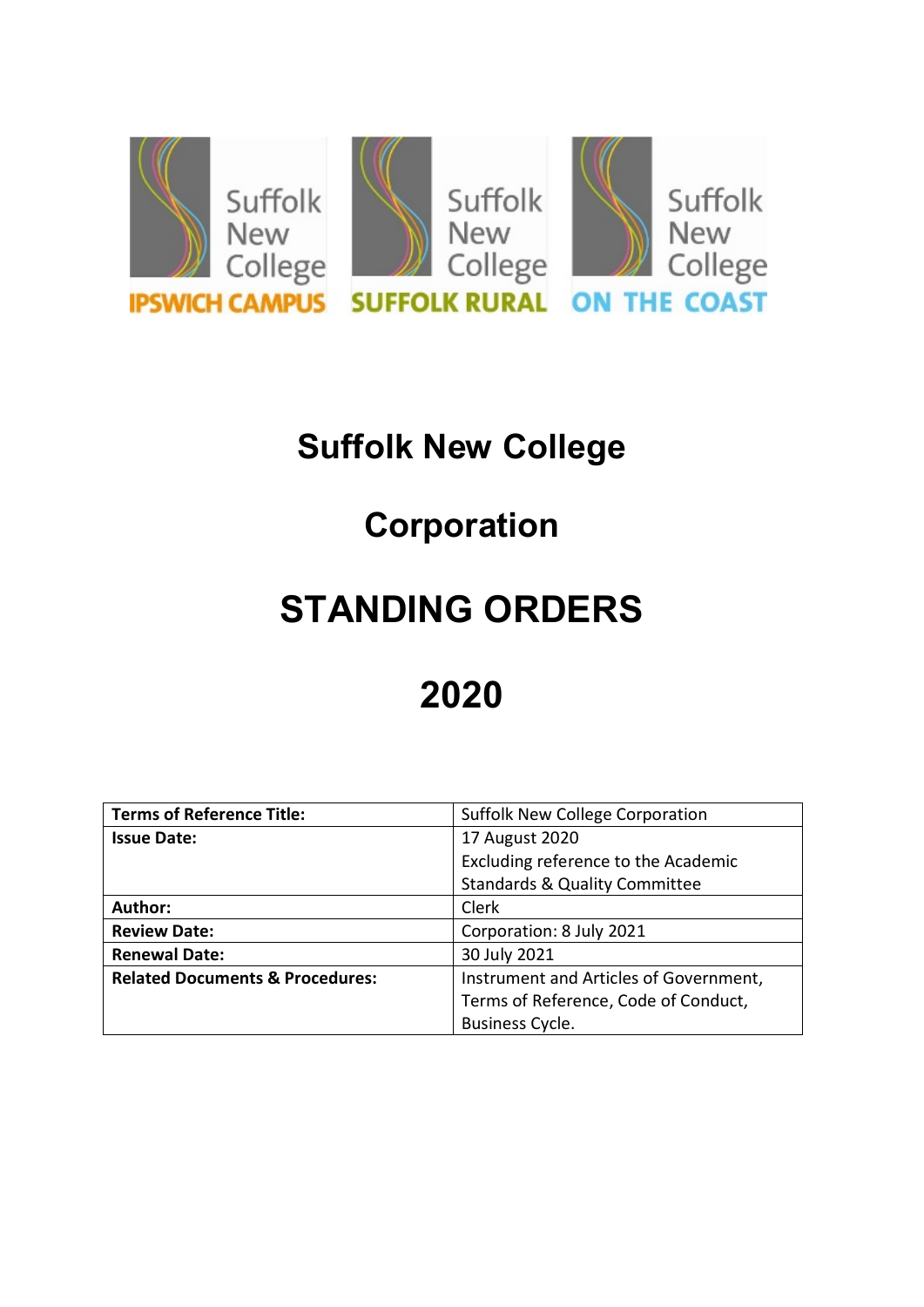#### **CONTENTS**

| Section        |                                                     | Page           |
|----------------|-----------------------------------------------------|----------------|
|                | Introduction                                        | 3              |
| 1              | Composition of the Corporation and its Committees   | 4              |
| $\overline{2}$ | Election of Chair and Vice Chair of the Corporation | $\overline{7}$ |
| 3              | <b>The Clerk</b>                                    | 9              |
| 4              | Declaration of Financial or Personal Interest       | 13             |
| 5              | Committees                                          | 17             |
| 6              | Meetings                                            | 19             |
| 7              | <b>Agendas and Minutes</b>                          | 22             |
| 8              | Quorum                                              | 26             |
| 9              | Voting                                              | 27             |
| 10             | Delegation of powers                                | 28             |
| 11             | <b>Corporation Expenditure</b>                      | 31             |
| 12             | Statements on behalf of the Corporation             | 32             |
| 13             | Miscellaneous                                       | 33             |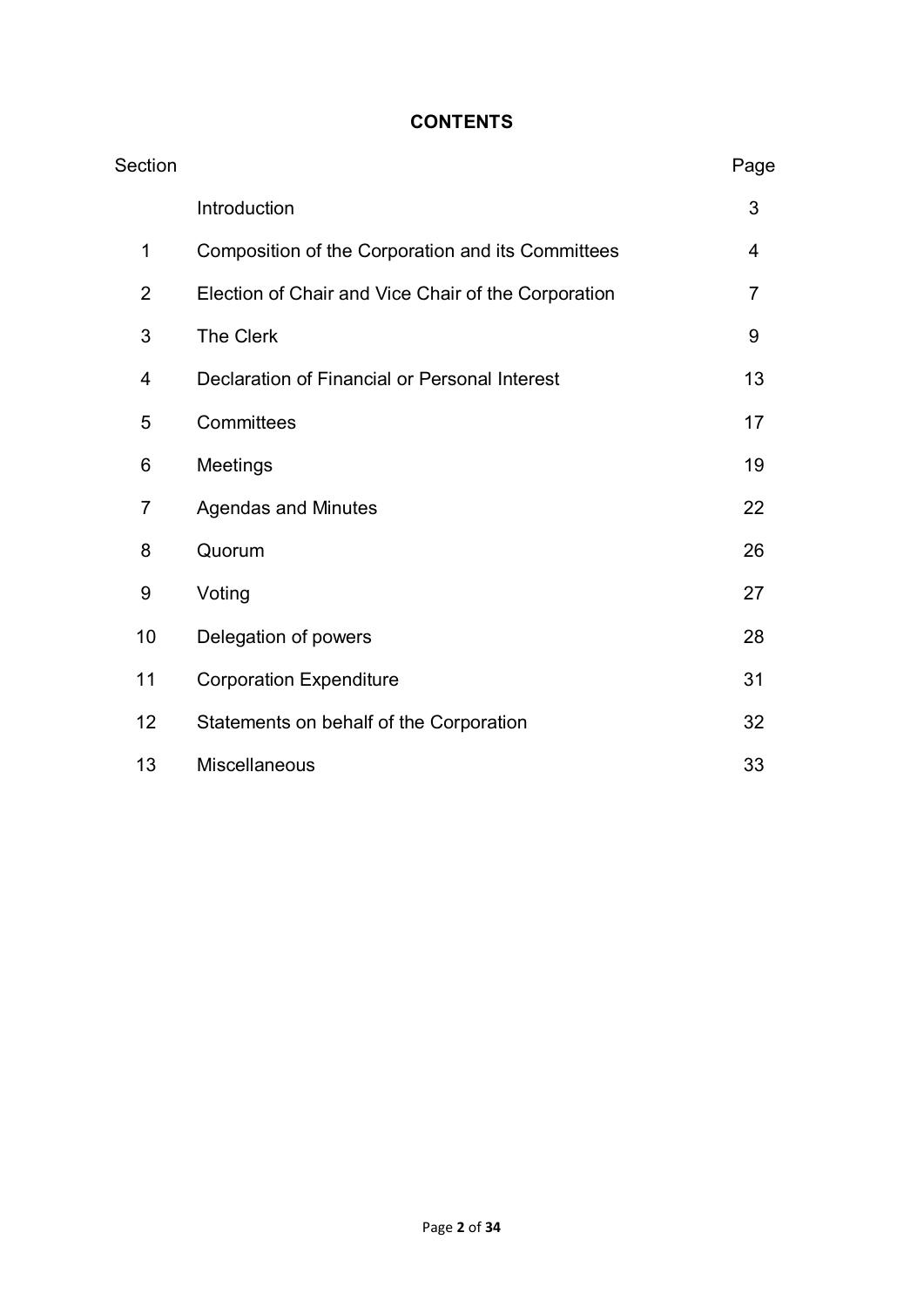#### **INTRODUCTION**

- 1 Any organisation will benefit from rules that determine its conduct. Such rules, normally referred to as Standing Orders, should be drawn up and agreed by the Corporation, be given to each Member on appointment, and be the basis on which the Corporation and each of its Committees conducts business.
- 2 The legitimacy of a Corporation's actions depends upon compliance with powers and procedures which are established in the Instrument and Articles of Government and in the Corporation's own Standing Orders.
- 3 The Instrument of Government effectively lays down some procedural rules and any local practice must not conflict with these rules.
- 4 The Corporate Standing Orders include both statutory rules and procedures laid down in the Instrument of Government and those agreed by the Corporation since incorporation.

**Roger Fern Chair of Corporation 2020/21**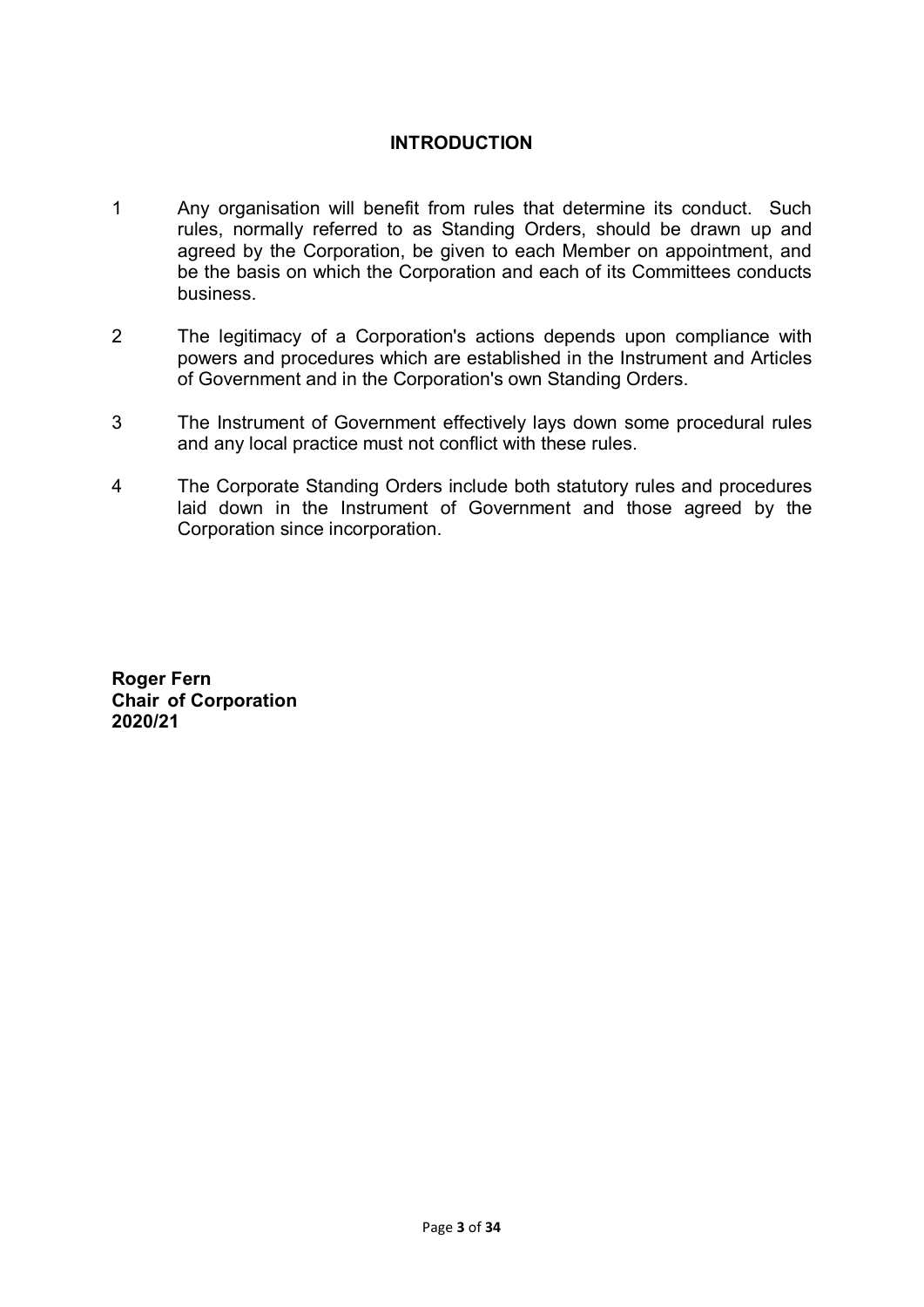#### **Suffolk New College Corporation**

#### **Standing Order 1 – Composition of the Corporation and its Committees**

|     |       |                                                                                                                                                                                                                                                                                                                                                                                                                                                                                                 | <b>Authority</b>                                                                                            |
|-----|-------|-------------------------------------------------------------------------------------------------------------------------------------------------------------------------------------------------------------------------------------------------------------------------------------------------------------------------------------------------------------------------------------------------------------------------------------------------------------------------------------------------|-------------------------------------------------------------------------------------------------------------|
| No. |       | <b>Standing Order</b>                                                                                                                                                                                                                                                                                                                                                                                                                                                                           | Instrument of<br>Government [loG],<br>Articles of<br>Government [AoG],<br><b>Corporation Minute</b><br>[CM] |
| 1.1 |       | The Corporation shall consist of the following:                                                                                                                                                                                                                                                                                                                                                                                                                                                 |                                                                                                             |
|     | 1.1.1 | Up to eighteen Members who appear to the<br>Corporation to have the necessary skills to<br>ensure that the Corporation carries out its<br>functions.                                                                                                                                                                                                                                                                                                                                            | log 2(1)(a)                                                                                                 |
|     | 1.1.2 | One Member who is a member of the staff of<br>the institutions staff and has a contract of<br>employment with the institution and has been<br>nominated and elected and nominated as<br>specified in the Instrument of Government (to<br>be known as "Staff Member"), such that the<br>member may be a member of the academic<br>staff or the non-academic staff. A Staff<br>Member shall cease to be a Member of<br>Corporation if he or she ceases to be a<br>member of staff of the College. | $log 2(1)$ c(3)<br>CM 14/33 (iii)                                                                           |
|     | 1.1.3 | One Members who is a student at the<br>institution and has been appointed according<br>to Article 5 of the Articles of Government.                                                                                                                                                                                                                                                                                                                                                              | log 2(1)(d)<br>CM 19/37                                                                                     |
|     | 1.1.4 | The Principal of the College for as long as he<br>or she holds office as Principal unless the<br>Principal chooses not to be a governor.                                                                                                                                                                                                                                                                                                                                                        | log 2(1)(b)                                                                                                 |
| 1.2 | 1.2.1 | The normal term of office for Members, except<br>the Principal and the Student Members, shall<br>be four years.                                                                                                                                                                                                                                                                                                                                                                                 | log 9(1)                                                                                                    |
|     | 1.2.2 | Members of Corporation shall not normally<br>serve more than three terms of office.                                                                                                                                                                                                                                                                                                                                                                                                             | log 9(3)<br>CM 06/061 (ix) i.                                                                               |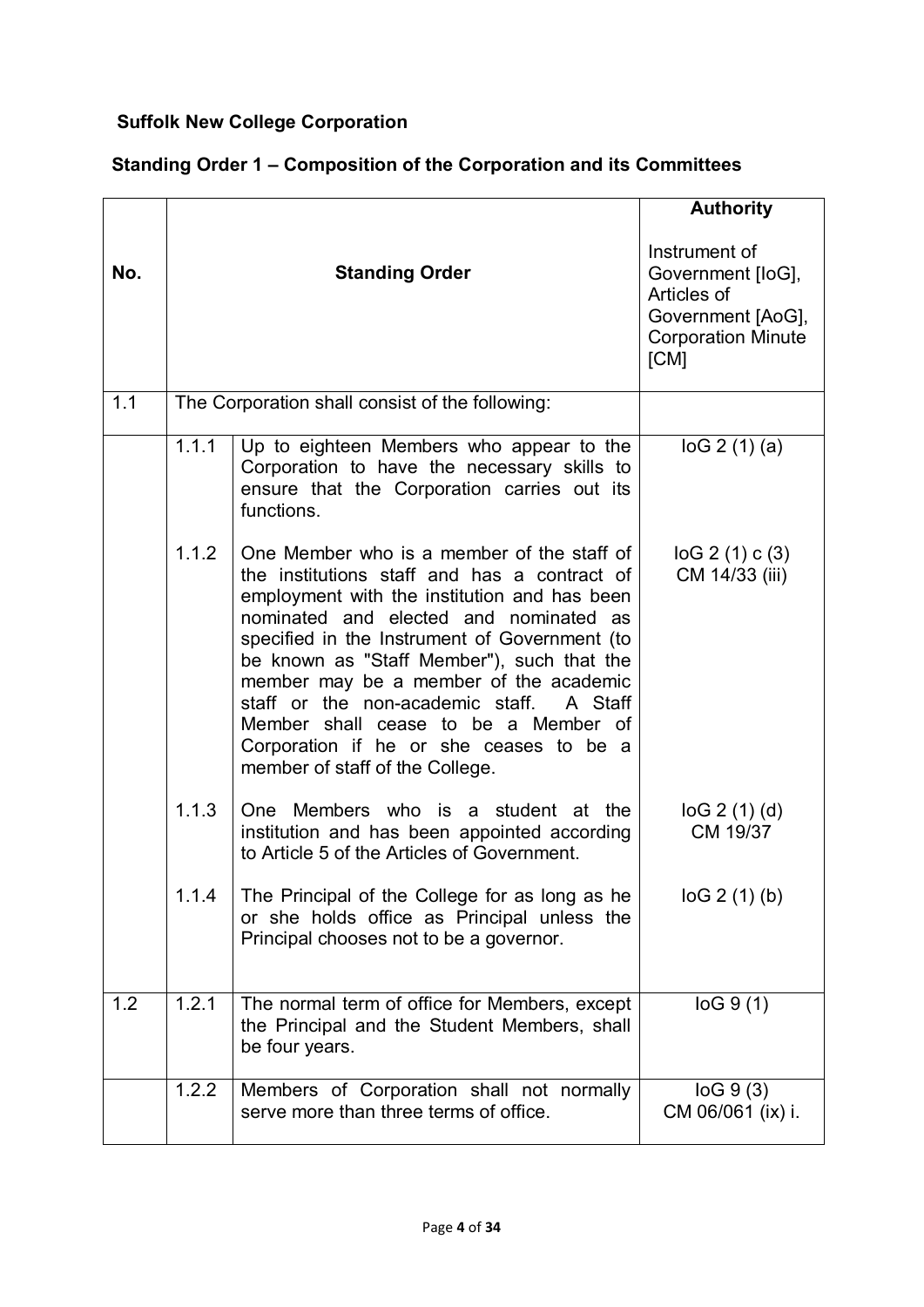| 1.3 |       | A member may at any time resign his or her<br>office by notice in writing to the Clerk.                                                                                                                                                                                                                     | log 10 A(1)  |
|-----|-------|-------------------------------------------------------------------------------------------------------------------------------------------------------------------------------------------------------------------------------------------------------------------------------------------------------------|--------------|
| 1.4 |       | Members retiring at the end of their term of<br>office shall be eligible for re-appointment.                                                                                                                                                                                                                | log 9(2)     |
| 1.5 |       | If at any time the Corporation is satisfied that<br>any Member:<br>Is unable or unfit to discharge the functions of<br>a Member; or                                                                                                                                                                         | log 10 A (2) |
|     |       | been absent from meetings of the<br>has<br>Corporation for a period of longer than six<br>consecutive months without the permission of<br>the Corporation;                                                                                                                                                  |              |
|     |       | the Corporation may by notice in writing to that<br>Member remove him/her from office and the<br>office shall become vacant.                                                                                                                                                                                |              |
| 1.6 |       | procedure<br>for considering<br>whether<br><b>The</b><br>Members due to retire rotationally who are not<br>staff or student Members should serve a<br>further period of office shall be:                                                                                                                    | CM 00/04     |
|     | 1.6.1 | The Clerk shall write to the Member(s)<br>concerned to ascertain his/her views on being<br>considered to serve for a further period of<br>office.                                                                                                                                                           |              |
|     | 1.6.2 | Should the Member concerned be interested in<br>so serving, the Search Committee shall review<br>the skills, knowledge and experience required<br>by the Corporation and the contribution, skills,<br>knowledge, experience and attendance of the<br>Member(s) concerned.                                   |              |
|     | 1.6.3 | Should the Search Committee support the<br>individual Member serving for a further period<br>of office, the views of other Corporation<br><b>Members</b><br>sought<br>shall<br>be<br>prior to<br>a<br>recommendation being made by the Chair of<br>the Search Committee to the Corporation for<br>approval. |              |
| 1.7 |       | Vacancies on the Corporation will be filled in<br>accordance with the following procedure:                                                                                                                                                                                                                  |              |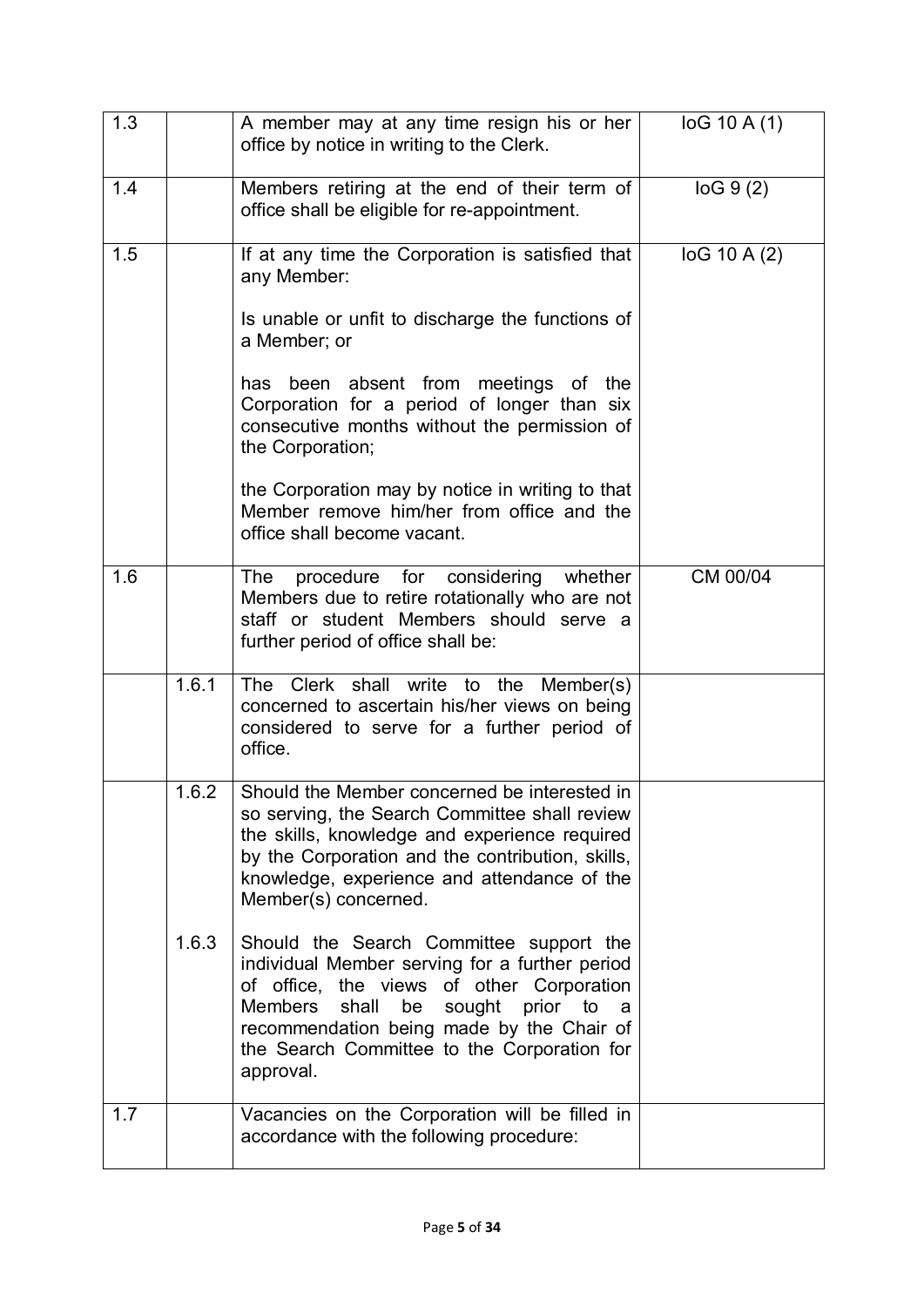|      | 1.7.1 | The Search Committee shall examine the<br>skills,<br>experience<br>and<br>qualifications<br>requirements and set up a proposed list of<br>possible candidates. The Search Committee<br>shall approach a short list and make a<br>recommendation to the Corporation.                                                                                                                                                                          | CM 00/29      |
|------|-------|----------------------------------------------------------------------------------------------------------------------------------------------------------------------------------------------------------------------------------------------------------------------------------------------------------------------------------------------------------------------------------------------------------------------------------------------|---------------|
|      | 1.7.2 | <b>Staff Member</b><br>The Clerk shall arrange for an election to be<br>held whenever a vacancy occurs.                                                                                                                                                                                                                                                                                                                                      | CM 00/29      |
| 1.8  |       | The Student Member shall cease to hold office<br>if he/she ceases to be the elected Students'<br>Union Sabbatical Officer; and thereupon the<br>office shall become vacant.                                                                                                                                                                                                                                                                  | <b>CM 806</b> |
| 1.9  |       | of<br>Appointment of Co-opted Members<br>Corporation Committees shall take place as<br>follows:                                                                                                                                                                                                                                                                                                                                              | CM 00/29      |
|      | 1.9.1 | The Search Committee is the channel through<br>such co-options are<br>considered,<br>which<br>following the procedures set out at 1.7.1<br>above.                                                                                                                                                                                                                                                                                            |               |
|      | 1.9.2 | In exceptional circumstances, the Chair and<br>Vice-Chair of the Corporation, and the Chair of<br>the Search Committee shall have authority to<br>accede to a request by a Corporation<br>Committee Chair to co-opt an additional non-<br>Corporation Member to that Committee.                                                                                                                                                              |               |
|      |       | Such action shall be reported to the Search<br>Committee and to the Corporation in due<br>course.                                                                                                                                                                                                                                                                                                                                            |               |
| 1.10 |       | The Clerk is responsible for arranging the<br>induction of new Corporation Members and<br>Co-opted Members of Corporation<br>new<br>Committees, and will supply them with relevant<br>documentation, including the Code of Conduct,<br>the Instrument and Articles of Governance,<br>and the 'College Governor' or other such<br>publications as drawn up by the Learning +<br>Skills Council or other relevant bodies from<br>time to time. | CM 00/64      |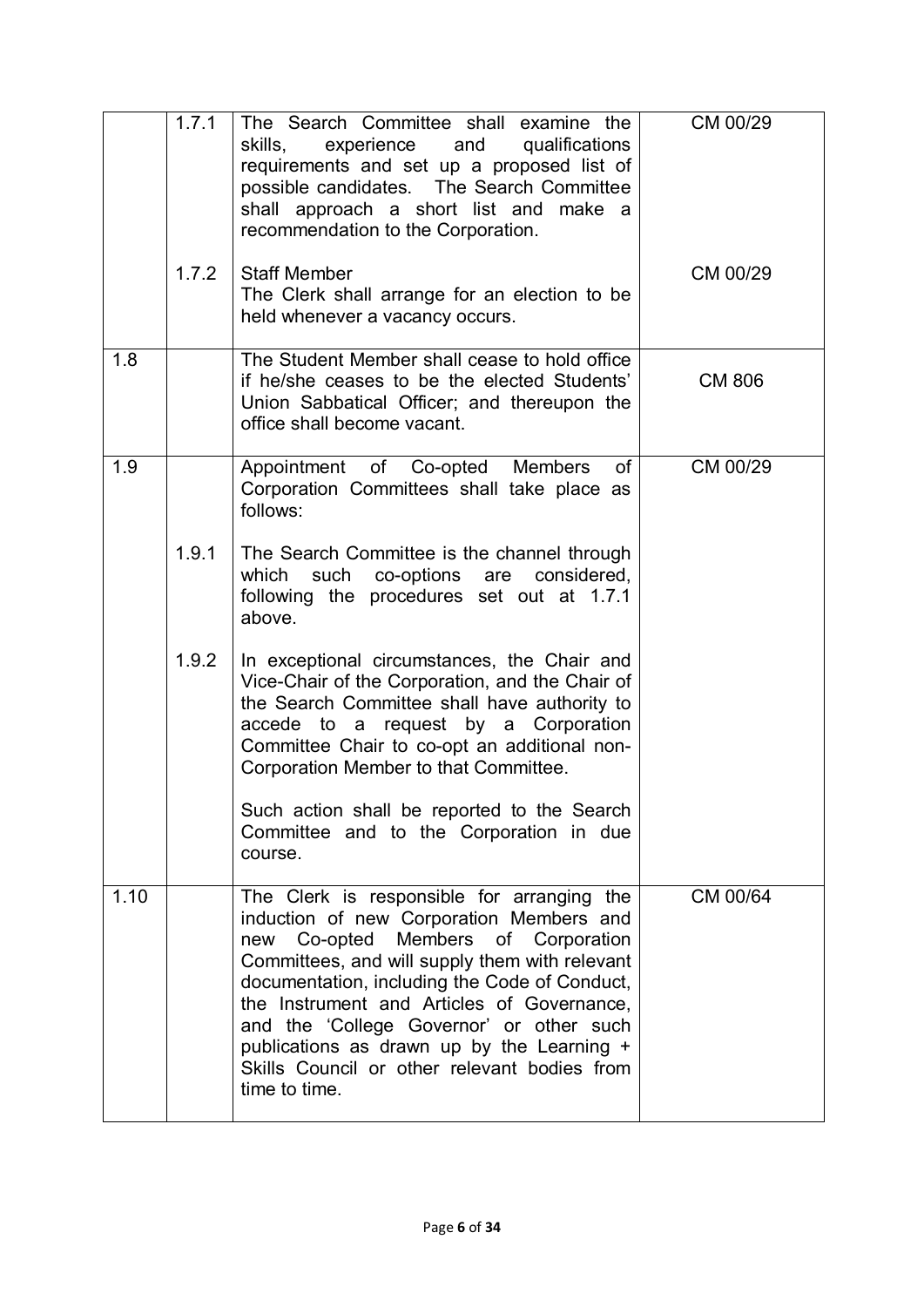|     |                                                                                                                                                                                                                                                                   | <b>Authority</b>                                                                                           |
|-----|-------------------------------------------------------------------------------------------------------------------------------------------------------------------------------------------------------------------------------------------------------------------|------------------------------------------------------------------------------------------------------------|
| No. | <b>Standing Order</b>                                                                                                                                                                                                                                             | Instrument of<br>Government [loG],<br>Article of<br>Government [AoG],<br><b>Corporation Minute</b><br>[CM] |
| 2.1 | The Members shall appoint a Chair and a Vice-<br>Chair from among their number.                                                                                                                                                                                   | log 6(1)                                                                                                   |
| 2.2 | Corporation shall hold an election for Chair and<br>Vice-Chair annually at its May meeting, and<br>shall formally appoint the Members so elected<br>at its July meeting. The appointments shall<br>take effect from 1 August in each year.                        | CM03/040.1<br>log 6(1)<br>CM 03/040.1                                                                      |
| 2.3 | The Clerk shall write to all Corporation<br>Members in the first week of April seeking<br>for<br>Chair<br>Vice<br>nominations<br>and<br>Chair.<br>enclosing nomination forms and asking for<br>completed forms to be returned to the Clerk by<br>the end of April | CM 03/040.1                                                                                                |
| 2.4 | Details of nominations shall be circulated to all<br>Corporation Members with the agenda for the<br>Corporation's May meeting.                                                                                                                                    | CM 03/040.1                                                                                                |
| 2.5 | The election of Chair shall be first item on the<br>Corporation's agenda at the Corporation's May<br>meeting and the Clerk shall take the Chair for<br>this item.                                                                                                 | CM 03/040.1                                                                                                |
| 2.6 | If more than one candidate is proposed for<br>either Chair or Vice Chair a secret ballot shall<br>be conducted at the meeting using prepared<br>ballot papers, the outcome to be decided by a<br>simple majority of those Members present.                        | <b>CM 940</b>                                                                                              |
| 2.7 | In the case of there being an even number of<br>votes for Chair, a further secret ballot shall be<br>conducted; and for Vice Chair, the Chair shall<br>have a second or casting vote.                                                                             | <b>CM 940</b>                                                                                              |

### **Standing Order 2 – Election of Chair and Vice Chair of the Corporation**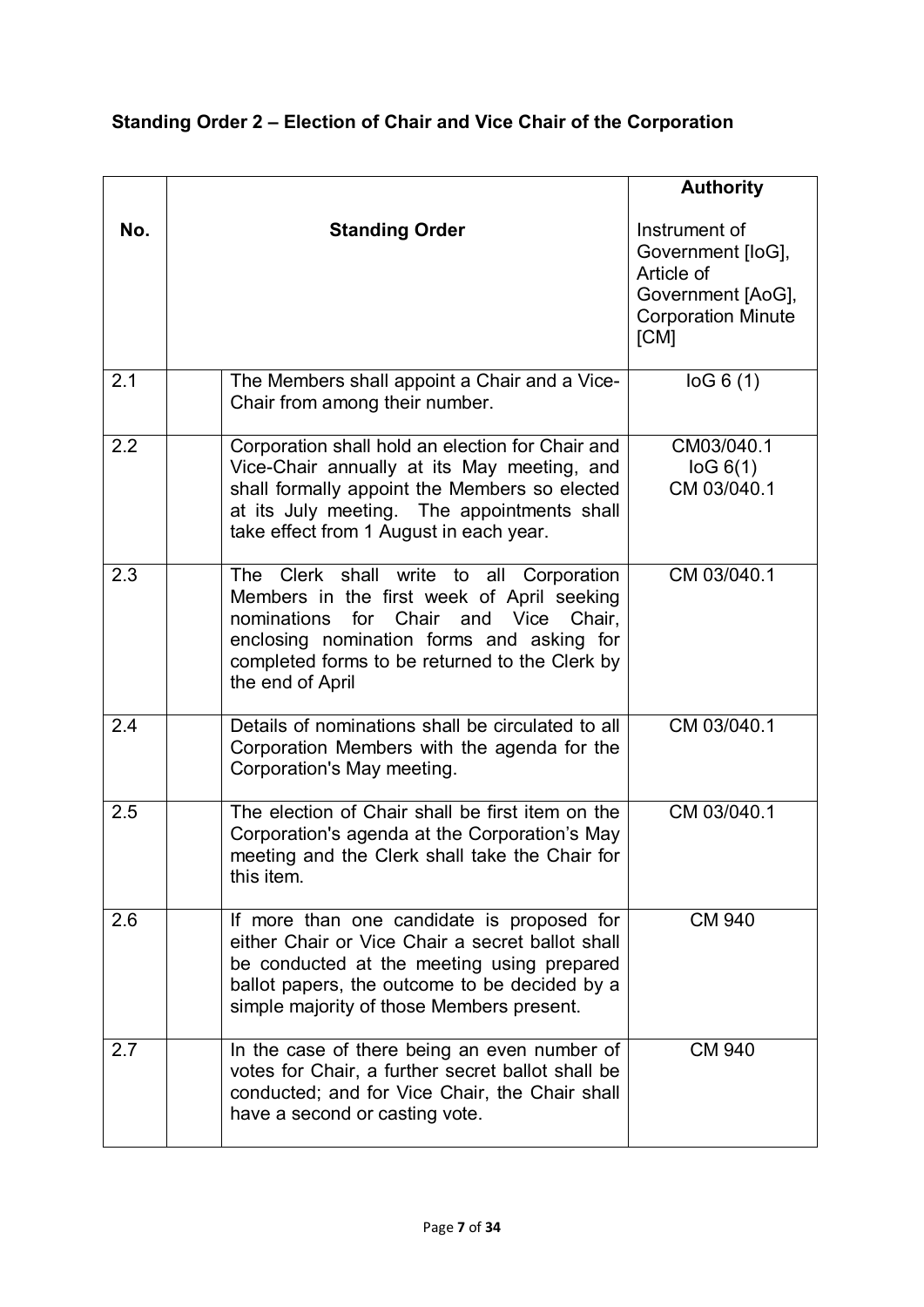| 2.8  | Only valid nominations received in response to<br>the Clerk's letter seeking nominations shall be<br>considered by the Corporation.                       | <b>CM 940</b> |
|------|-----------------------------------------------------------------------------------------------------------------------------------------------------------|---------------|
| 2.9  | accordance with the Instrument<br>of<br>In.<br>Government there may be no voting by proxy.                                                                | log 13(3)     |
| 2.10 | The Principal, Staff and Student Members are<br>not eligible to be Chair or Vice-Chair although<br>they may participate in the process of<br>appointment. | log 6(2)      |
| 2.11 | The maximum total period of office for the<br>Chair of the Corporation shall be four years.                                                               | <b>CM 940</b> |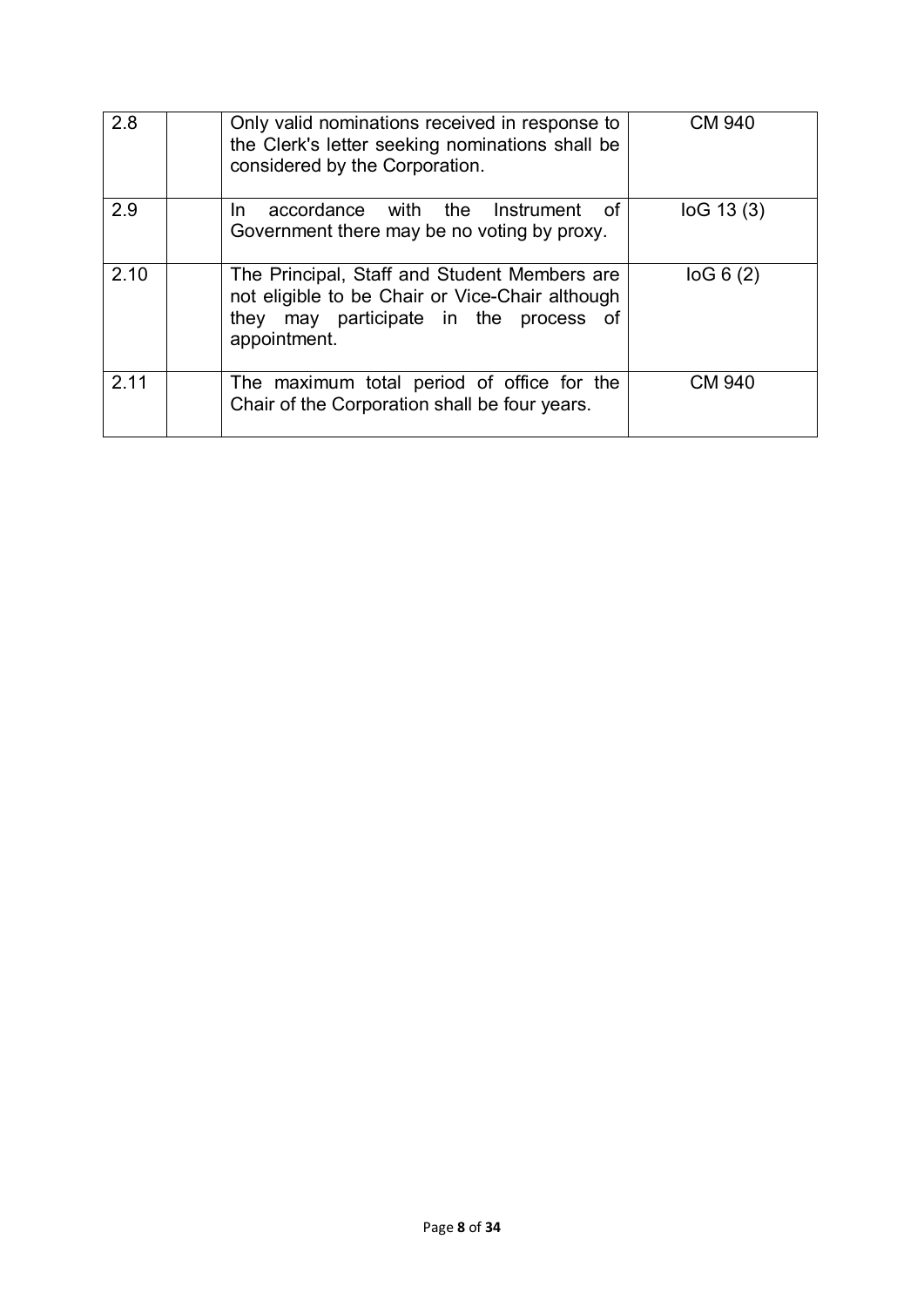### **Standing Order 3 – Clerk**

|     |                                                                                                                                                                                                                                                                                                                                                                                      | <b>Authority</b>                                                                                           |
|-----|--------------------------------------------------------------------------------------------------------------------------------------------------------------------------------------------------------------------------------------------------------------------------------------------------------------------------------------------------------------------------------------|------------------------------------------------------------------------------------------------------------|
| No. | <b>Standing Order</b>                                                                                                                                                                                                                                                                                                                                                                | Instrument of<br>Government [loG],<br>Article of<br>Government [AoG],<br><b>Corporation Minute</b><br>[CM] |
| 3.1 | The Corporation shall appoint a person to serve as<br>Clerk to the Corporation, who shall have the<br>following responsibilities:                                                                                                                                                                                                                                                    | log 7(1)                                                                                                   |
|     | (a) Advising the Corporation with regard to the<br>operation of its powers                                                                                                                                                                                                                                                                                                           |                                                                                                            |
|     | (b) Advising the Corporation with regard to<br>procedural matters                                                                                                                                                                                                                                                                                                                    |                                                                                                            |
|     | (c) Advising the Corporation with regard to the<br>conduct of its business                                                                                                                                                                                                                                                                                                           |                                                                                                            |
|     | (d) Advising the Corporation with regard to<br>matters of governance practice.                                                                                                                                                                                                                                                                                                       |                                                                                                            |
| 3.2 | The Clerk to the Corporation shall be entitled to<br>attend all meetings of the Corporation (including<br>meetings of any Committee of the Corporation).<br>The Clerk shall withdraw from that part of any<br>meeting at which his/her remuneration, conditions<br>of service, conduct, suspension, dismissal or<br>retirement in his/her capacity as Clerk are to be<br>considered. | log 7(4)<br>loG 13 (11)                                                                                    |
|     | If the Clerk is a member of staff, he/she shall<br>withdraw:                                                                                                                                                                                                                                                                                                                         |                                                                                                            |
|     | from that part of any meeting of the<br>(a)<br>Corporation, or any of its committees, at<br>which staff matters relating solely to<br>him/her, as distinct from staff matters<br>relating to all members of staff, or all<br>members of staff in a particular class are<br>to be considered;                                                                                         |                                                                                                            |
|     | from that part of any meeting of the<br>(b)<br>Corporation, or any of its committees, at                                                                                                                                                                                                                                                                                             |                                                                                                            |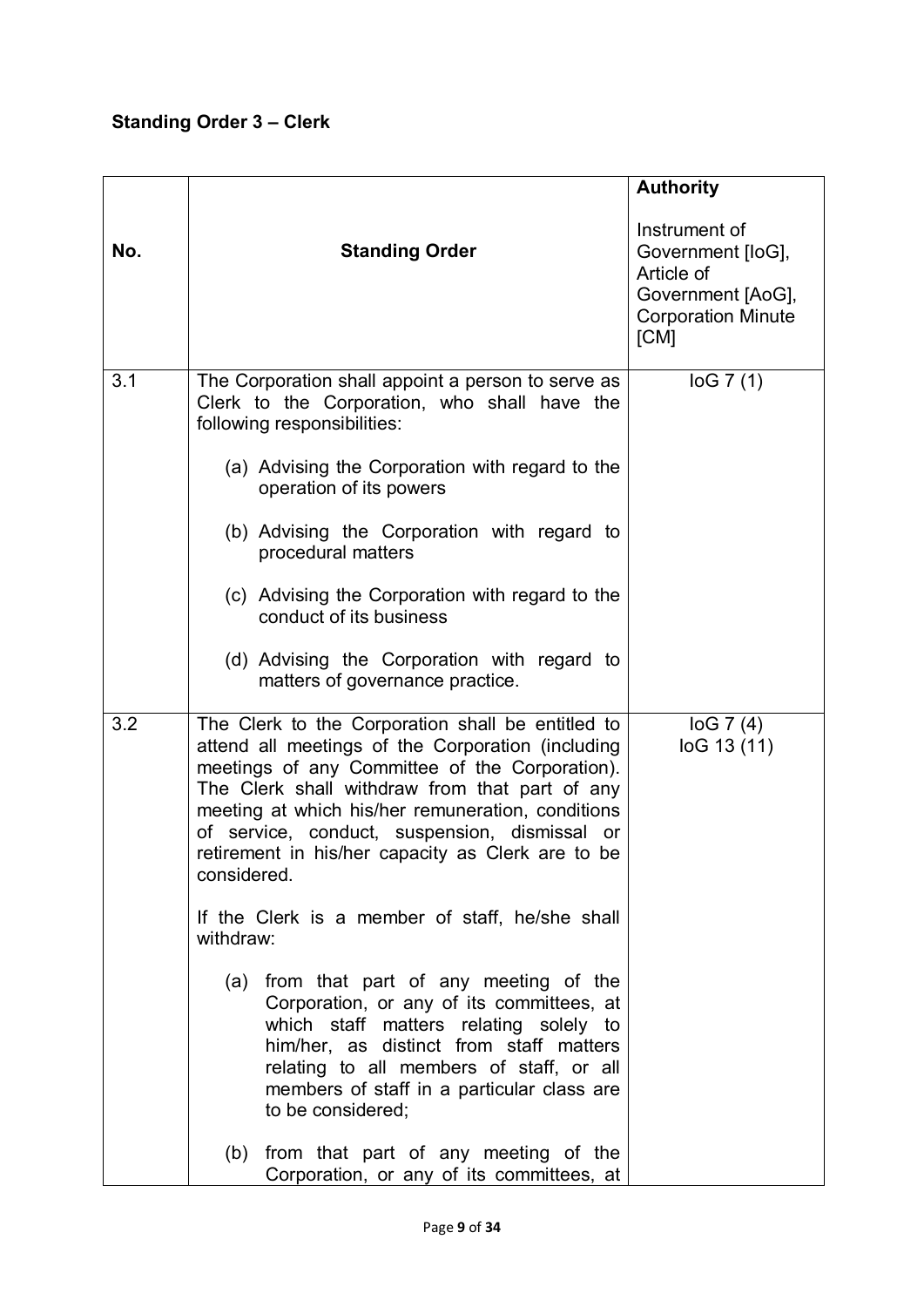|     | which<br>his/her<br>reappointment or<br>the<br>appointment of his/her successor is to be<br>considered;                                                                                                                                                                                                                                                                                                                                             |                         |
|-----|-----------------------------------------------------------------------------------------------------------------------------------------------------------------------------------------------------------------------------------------------------------------------------------------------------------------------------------------------------------------------------------------------------------------------------------------------------|-------------------------|
|     | from that part of any meeting of the<br>(c)<br>Corporation, or any of its committees, at<br>which the matter under consideration<br>concerns the pay or conditions of service<br>of all members of staff or all members of<br>staff in a particular class, where the Clerk<br>is acting as a representative (whether or<br>not on behalf of a recognised trade union)<br>of all members of staff or the class of staff<br>(as the case may be); and |                         |
|     | if so required by a resolution of the<br>(d)<br>Corporation or Committee, as appropriate,<br>from that part of any meeting at which staff<br>matters relating to any member of staff<br>holding a post senior to the Clerk are to be<br>considered, except those relating to the<br>pay and conditions of all staff or all staff in<br>a particular class.                                                                                          |                         |
|     | If the Clerk withdraws for such consideration, the<br>Members of the Corporation or Committee shall<br>appoint from their number a person to act as Clerk<br>to the Corporation for the duration of such meeting<br>or part of the meeting.                                                                                                                                                                                                         | $log 13(12)$ and $(13)$ |
| 3.3 | In the temporary absence of the Clerk, the<br>Corporation shall appoint a person to serve as<br>temporary Clerk.                                                                                                                                                                                                                                                                                                                                    | log 7(2)                |
|     | The Principal shall be ineligible to be appointed as<br>Clerk to the Corporation or as temporary Clerk.                                                                                                                                                                                                                                                                                                                                             |                         |
| 3.4 | The Chair of the Corporation shall line manage the<br>Clerk on behalf of the Corporation.                                                                                                                                                                                                                                                                                                                                                           | CM 00/64                |
| 3.5 | The Corporation is responsible for the appointment<br>or dismissal of the Clerk and this may not be<br>delegated.                                                                                                                                                                                                                                                                                                                                   | IAG 7 (1)               |
| 3.6 | The Corporation shall determine the Clerk's role<br>and job description.                                                                                                                                                                                                                                                                                                                                                                            |                         |
| 3.7 | The Clerk shall be responsible for:                                                                                                                                                                                                                                                                                                                                                                                                                 | CM 00/64                |
|     | Convening the meetings of the Corporation                                                                                                                                                                                                                                                                                                                                                                                                           |                         |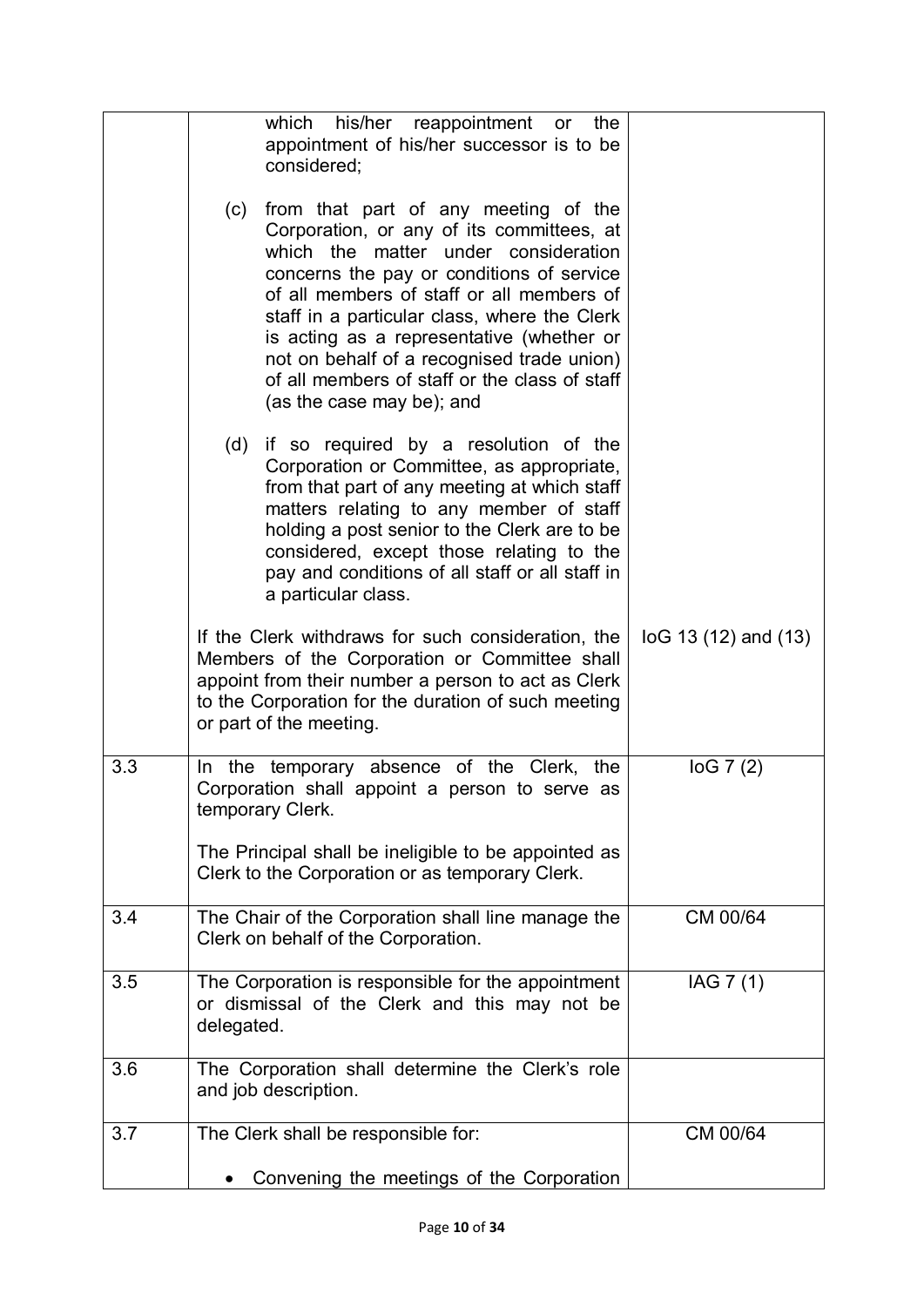|     | and its Committees                                                                                                  |          |
|-----|---------------------------------------------------------------------------------------------------------------------|----------|
|     | Preparing the agenda for such meetings in<br>consultation with the Chair of the body to<br>which the agenda relates |          |
|     | Distributing agendas and agenda papers<br>$\bullet$                                                                 |          |
|     | Taking the minutes of Corporation and its                                                                           |          |
|     | Committees, unless required to withdraw                                                                             |          |
|     | under S.O. 3.2 above                                                                                                |          |
|     | Providing administrative support to any<br>$\bullet$                                                                |          |
|     | disciplinary or grievance hearings involving<br>Corporation Members and to any Special                              |          |
|     | Committee convened to consider the                                                                                  |          |
|     | suspension or discipline of a senior post-                                                                          |          |
|     | holder                                                                                                              |          |
|     | Maintaining records of the membership of                                                                            |          |
|     | the Corporation and for ensuring that                                                                               |          |
|     | appointments are properly made<br>Maintaining records of attendance<br>0f                                           |          |
|     | Corporation Members at meetings of the                                                                              |          |
|     | <b>Corporation and its Committees</b>                                                                               |          |
|     | Maintaining a register of the interests of the<br>$\bullet$                                                         |          |
|     | Members of the Corporation, which register                                                                          |          |
|     | shall be made available for public inspection                                                                       |          |
|     | during the normal working hours of the<br>College                                                                   |          |
|     | Providing constitutional<br>advice<br>on                                                                            |          |
|     | governance issues                                                                                                   |          |
|     | Assisting the Corporation to discharge its                                                                          |          |
|     | governance responsibilities constructively                                                                          |          |
|     | and effectively                                                                                                     |          |
|     | Advising Corporation and its committees,<br>individual Members and others on the                                    |          |
|     | powers, duties and responsibilities of the                                                                          |          |
|     | Corporation and its compliance with the                                                                             |          |
|     | Instrument and Articles of Government and                                                                           |          |
|     | these Standing Orders.                                                                                              |          |
|     | Provided that if the Clerk's remuneration,                                                                          |          |
|     | of service, conduct,<br>conditions<br>suspension,                                                                   |          |
|     | dismissal or retirement is to be considered at any                                                                  |          |
|     | meeting, the Chair of the Corporation, and not the                                                                  |          |
|     | Clerk, shall at least seven days before the meeting                                                                 |          |
|     | send to the Members a copy of the agenda item<br>together with any papers.                                          |          |
|     |                                                                                                                     |          |
| 3.8 | The Clerk shall have access on his/her behalf as                                                                    | CM 00/64 |
|     | Clerk and on Members' behalf to relevant external                                                                   |          |
|     | legal advice, and a budget shall be made available<br>for this purpose.                                             |          |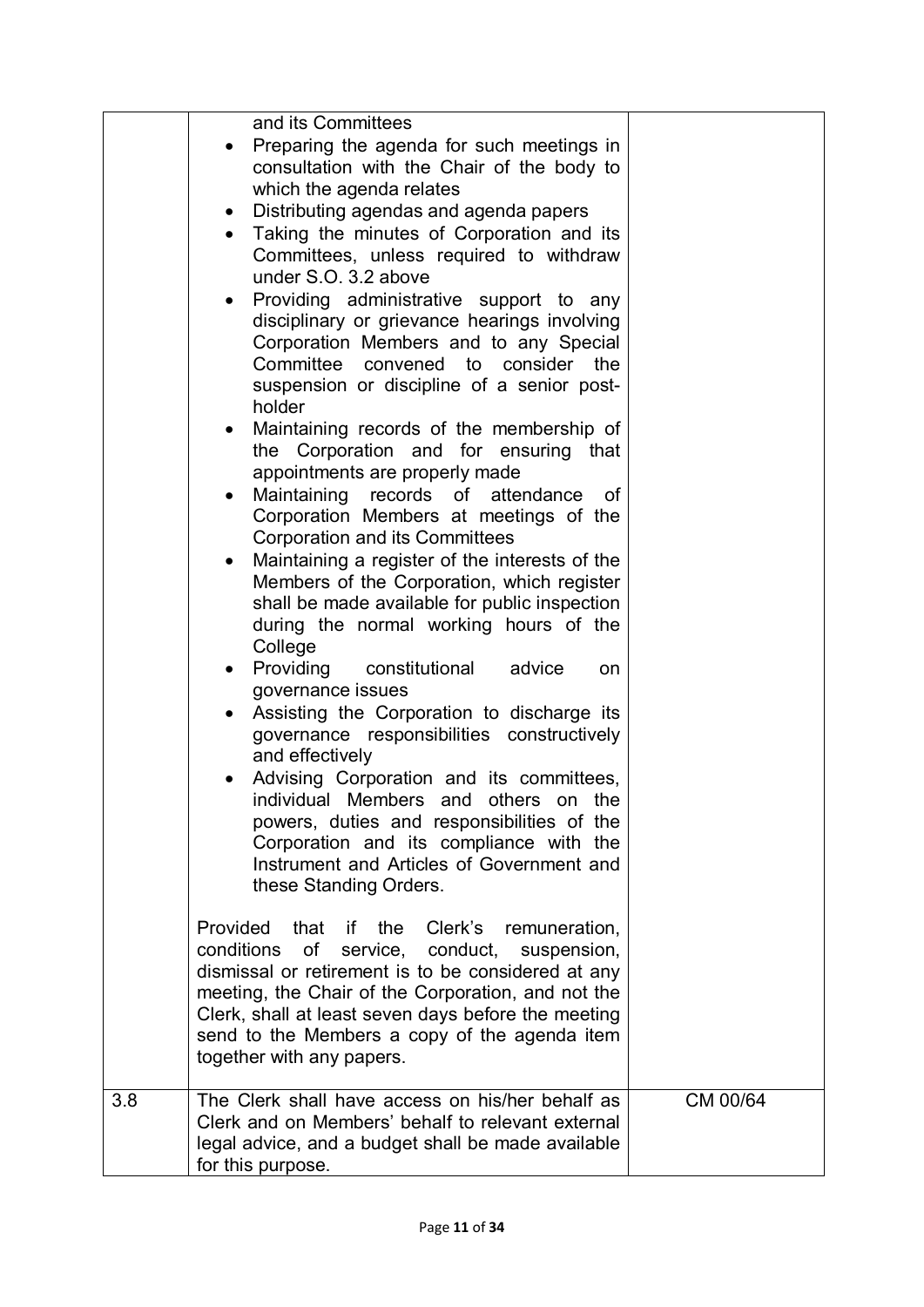| Should a situation arise where the Clerk feels that<br>his/her advice is being disregarded or over-ruled<br>and that because of this the proper conduct of the<br>Corporation is being put at risk, in line with the<br>guidance in the ESFA "Guide for Clerks", Section<br>8, the Clerk may raise concerns externally by<br>seeking advice from the Skills Funding Agency and<br>inform the Chair of the Corporation and the<br>Principal that this has been done. | CM849 |
|---------------------------------------------------------------------------------------------------------------------------------------------------------------------------------------------------------------------------------------------------------------------------------------------------------------------------------------------------------------------------------------------------------------------------------------------------------------------|-------|
|---------------------------------------------------------------------------------------------------------------------------------------------------------------------------------------------------------------------------------------------------------------------------------------------------------------------------------------------------------------------------------------------------------------------------------------------------------------------|-------|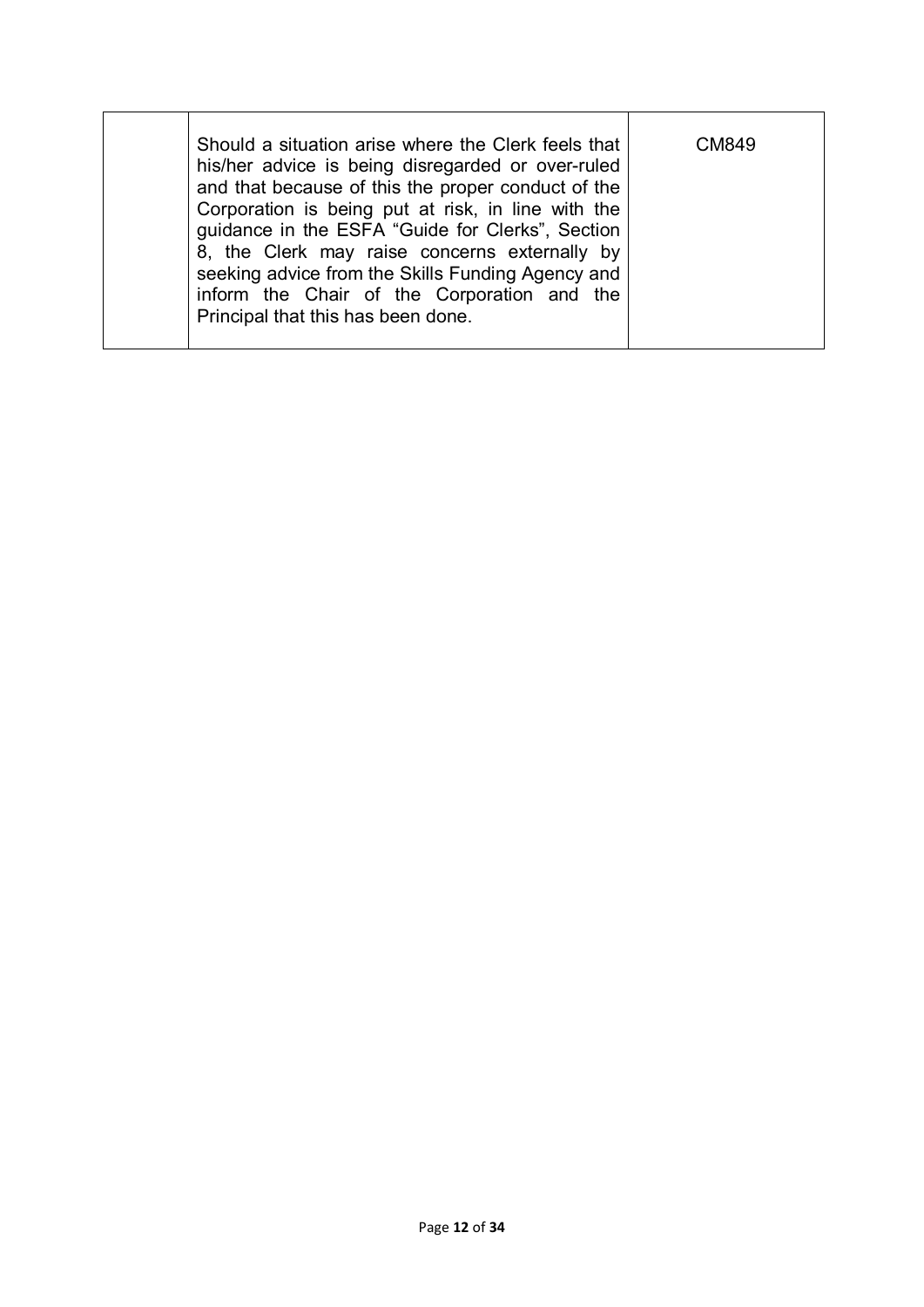### **Standing Order 4 – Declaration of Financial or Personal Interest**

|     |       |                                                                                                                                                                                                                                                                                                                                                                                                                                                                                                                                                                                | <b>Authority</b>                                                                                           |
|-----|-------|--------------------------------------------------------------------------------------------------------------------------------------------------------------------------------------------------------------------------------------------------------------------------------------------------------------------------------------------------------------------------------------------------------------------------------------------------------------------------------------------------------------------------------------------------------------------------------|------------------------------------------------------------------------------------------------------------|
| No. |       | <b>Standing Order</b>                                                                                                                                                                                                                                                                                                                                                                                                                                                                                                                                                          | Instrument of<br>Government [loG],<br>Article of<br>Government [AoG],<br><b>Corporation Minute</b><br>[CM] |
| 4.1 |       | Like other persons who owe a fiduciary duty,<br>Corporation members should seek to avoid putting<br>themselves in a position where there is a conflict<br>(actual or potential) between their personal interests<br>and their duties to the Corporation. They should not<br>allow any conflict of interest to arise which might<br>interfere with the exercise of their independent<br>judgement.                                                                                                                                                                              | <b>Code of Conduct</b>                                                                                     |
| 4.2 |       | Corporation Members are reminded that under the<br>College's Instrument of Government they must not<br>receive any remuneration for their services (save as<br>a member of the College's staff) without the written<br>approval of the Secretary of State for Education and<br>Skills. Members may, however, in accordance with<br>scales approved from time to time<br>by the<br>Corporation, claim expenses (travelling, subsistence<br>or other allowances as the Corporation may<br>determine) legitimately arising from their Corporation<br>duties and responsibilities. |                                                                                                            |
| 4.3 |       | Corporation Members are reminded that Clause 11<br>of the College's Instrument of Government applies<br>as follows:                                                                                                                                                                                                                                                                                                                                                                                                                                                            |                                                                                                            |
|     | 4.3.1 | Except with the approval in writing of the Secretary<br>of State no Member shall take or hold any interest in<br>any property held or used for the purpose of the<br>College.                                                                                                                                                                                                                                                                                                                                                                                                  |                                                                                                            |
|     | 4.3.2 | If an interest of any kind (including an interest of a<br>spouse or partner of a Corporation Member or of a<br>close relative of the Corporation Member or his or<br>her partner spouse) is likely or would, if publicly<br>known, be perceived as being likely to interfere with<br>the exercise of a Corporation Member's independent<br>judgement, then the interest, financial or otherwise,<br>should:                                                                                                                                                                    |                                                                                                            |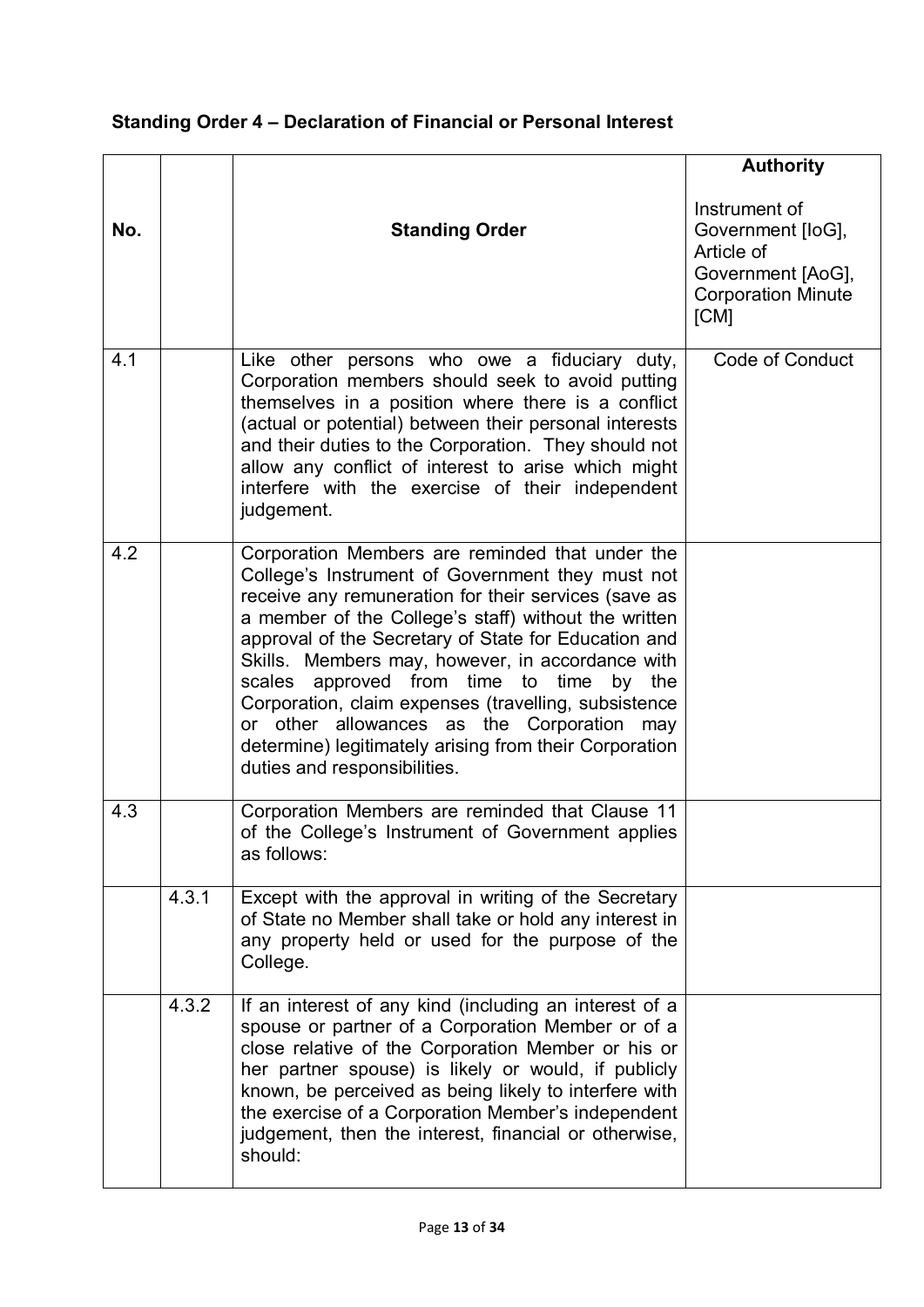|     |       | (a) be reported to the Clerk, and                                                                                                                                                                                                                                                                                                                                                           |                                    |
|-----|-------|---------------------------------------------------------------------------------------------------------------------------------------------------------------------------------------------------------------------------------------------------------------------------------------------------------------------------------------------------------------------------------------------|------------------------------------|
|     |       | (b) be fully disclosed to the Corporation before<br>the matter giving rise to the interest is<br>considered                                                                                                                                                                                                                                                                                 |                                    |
|     |       | Corporation Members should withdraw from that part<br>of the meeting at which the matter giving rise to the<br>interest is considered, and on no account may vote<br>in relation to the matter, nor be counted in the<br>quorum.                                                                                                                                                            |                                    |
|     |       | Note: For the purposes of this Standing Order,<br>"close relative" includes but is not limited to, a father,<br>mother, brother, sister, child, grandchild and step-<br>father/mother/brother/sister/child.                                                                                                                                                                                 |                                    |
|     |       | Where matters in 4.3.1 and 4.3.2 arise, the following<br>shall also apply:                                                                                                                                                                                                                                                                                                                  |                                    |
|     |       | If a Member/Officer discloses an interest as defined<br>in the Code of Conduct in line with Clause 11 of the<br>Instrument of Government, the Chair of the meeting<br>Members<br>present,<br>excluding<br>ask<br>the<br>shall<br>Member/Officer making the declaration, whether the<br>individual declaring the interest should remain<br>present for the Committee/Corporation discussion. |                                    |
|     | 4.3.3 | This Standing Order shall not prevent the Members<br>of the Corporation considering and voting upon<br>proposals for the Corporation to insure the Members<br>against liabilities incurred by them arising out of their<br>office or the Corporation obtaining such insurance<br>and paying the premiums.                                                                                   |                                    |
| 4.4 |       | The Clerk shall maintain the Corporation's Register<br>of Interests, including the interests of:                                                                                                                                                                                                                                                                                            | <b>Code of Conduct</b><br>CM 00/64 |
|     |       | <b>Corporation Members;</b><br>Corporation<br>Committee<br>Co-opted<br>Members;<br>Senior Post-holders;<br><b>Clerk</b><br><b>Directors</b><br>Corporation<br>Subsidiary<br>οf<br>Companies;<br>Those<br>staff<br>attending<br>Corporation<br>meetings;                                                                                                                                     |                                    |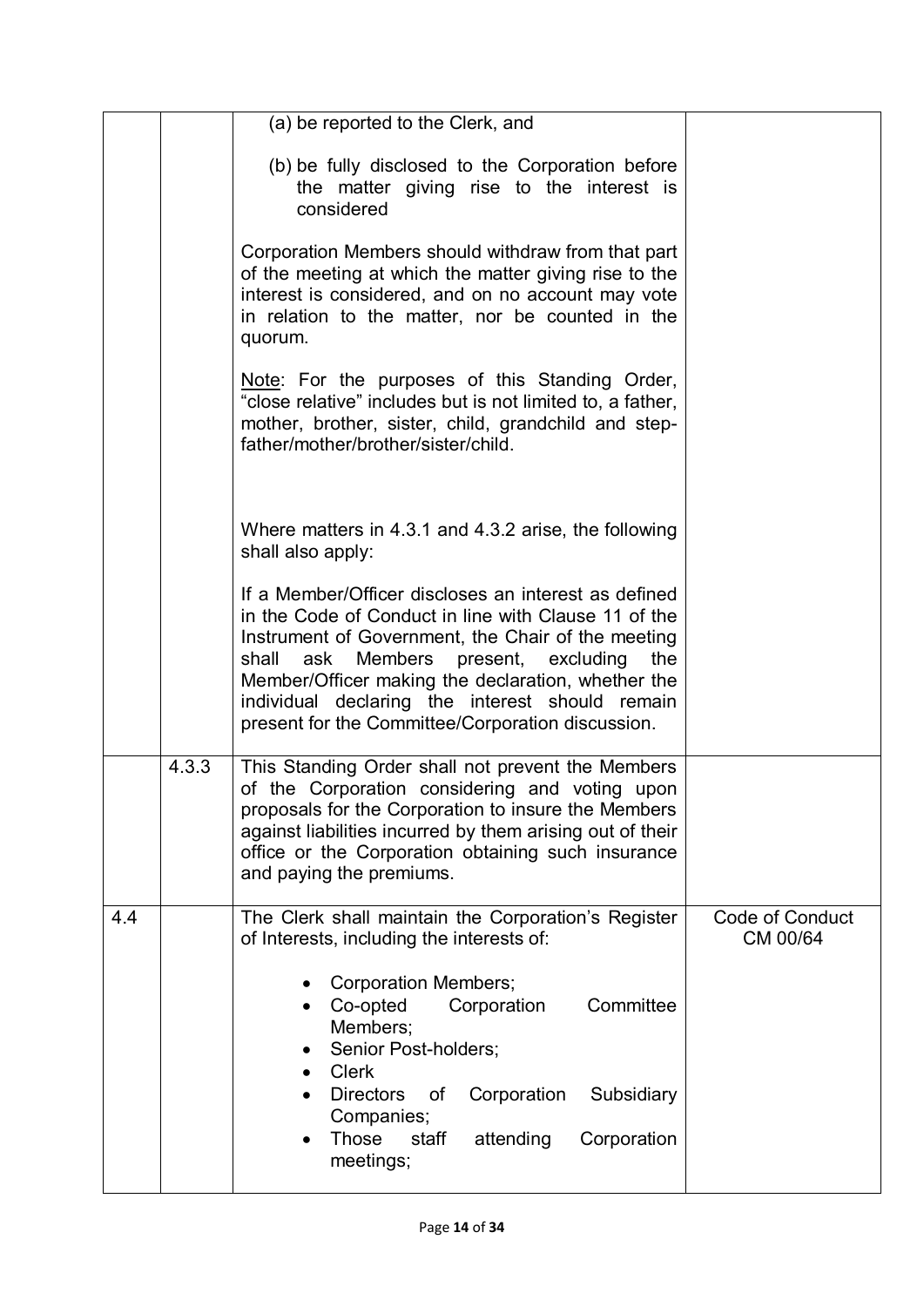|      | The Register shall be made available during normal<br>office hours at the College to any person wishing to<br>inspect it. Corporation Members must disclose<br>routinely to the Corporation all business interests,<br>financial or otherwise, which they may have, and the<br>Clerk will enter such interest on the Register.<br>Corporation Members must give sufficient details to<br>allow the nature of the interests to be understood by<br>enquirers. Corporation Members should inform the<br>Clerk whenever their circumstances change and<br>interests are acquired or lost. |                           |
|------|----------------------------------------------------------------------------------------------------------------------------------------------------------------------------------------------------------------------------------------------------------------------------------------------------------------------------------------------------------------------------------------------------------------------------------------------------------------------------------------------------------------------------------------------------------------------------------------|---------------------------|
| 4.5  | Corporation Members and Co-opted Members of<br>Committees and College staff making declarations<br>for inclusion in the Register of Interests are required<br>to disclose the interests of their spouse/partner and<br>other close relatives.                                                                                                                                                                                                                                                                                                                                          |                           |
| 4.6  | Corporation Members must not receive<br>gifts,<br>hospitality or benefits of any kind from a third party<br>which might be seen to compromise their personal<br>judgement or integrity. Any significant offer or<br>receipt of such gifts, hospitality or benefits should<br>immediately be reported to the Clerk.                                                                                                                                                                                                                                                                     |                           |
| 4.7  | Any Corporation Member or other person making<br>disclosure for the Register of Interests who has any<br>doubt or query on any definitions in relation to<br>interests to be disclosed should raise these with the<br>Clerk.                                                                                                                                                                                                                                                                                                                                                           |                           |
| 4.8  | On appointment, each new Member shall be asked<br>to complete a 'Register of Interests' form which<br>includes:<br>"As a Member of the Corporation I agree to observe<br>the Code of Conduct adopted by the Corporation to<br>the best of my ability".                                                                                                                                                                                                                                                                                                                                 | CM 205:5ii) c)            |
| 4.9  | The Clerk shall take the Register of Interests to<br>every meeting and advise the Chair before a<br>meeting and draw the matter to the attention of the<br>Member, if based on a declaration in the register,<br>there is a matter of a Member's personal or financial<br>interest arising on an agenda.                                                                                                                                                                                                                                                                               | CM 205.5ii)c)<br>CM 00/64 |
| 4.10 | There shall be a standing item on each Corporation<br>and Corporation Committee agenda for Declaration<br>of any Interests by Members or Officers present<br>relevant to that agenda.                                                                                                                                                                                                                                                                                                                                                                                                  | CM 00/05                  |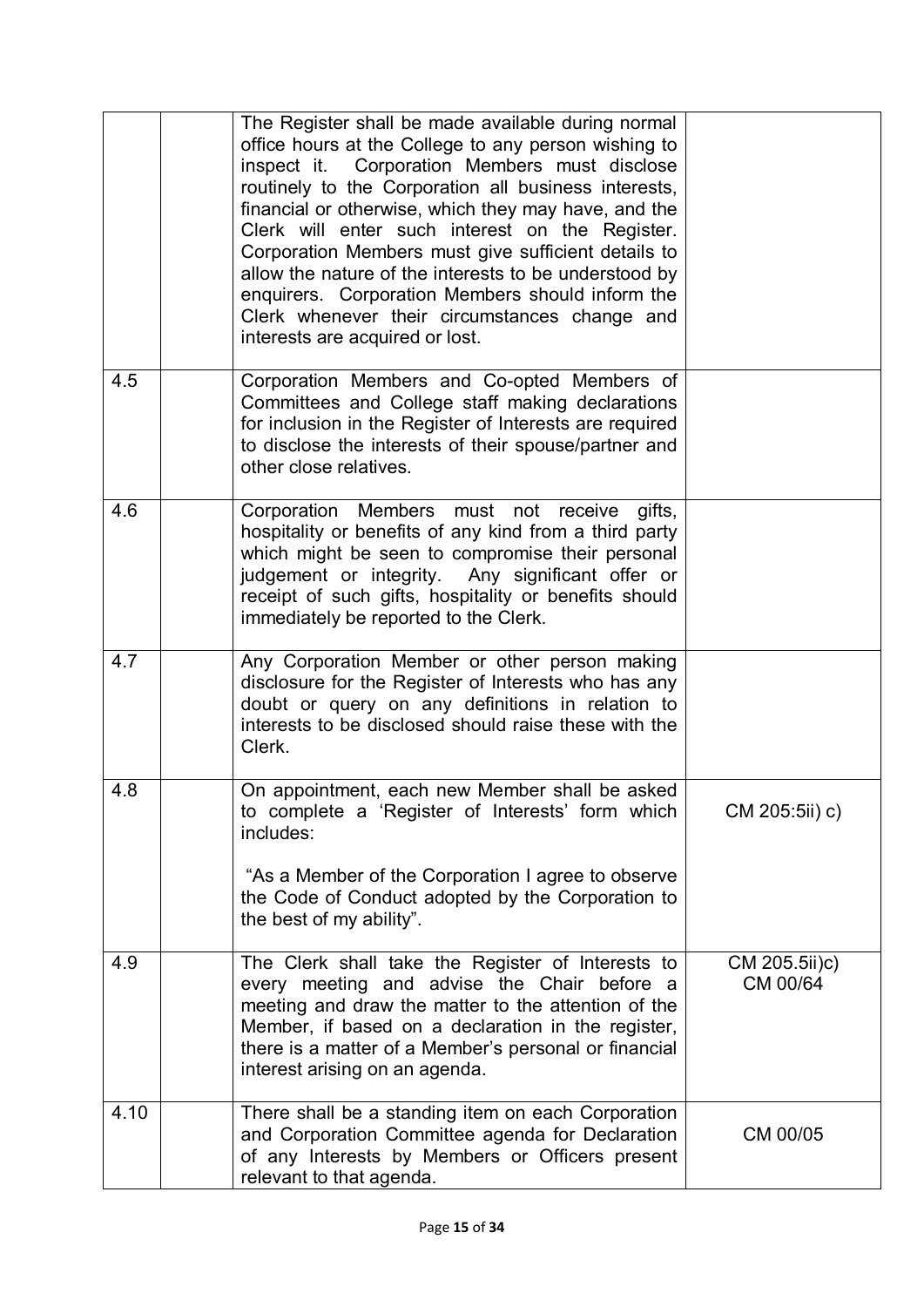| 4.11 | shall                                                        | be recorded in the minutes |  | when    | CM 00/64 |
|------|--------------------------------------------------------------|----------------------------|--|---------|----------|
|      | Corporation Member or an Officer<br>declaration of interest. |                            |  | makes a |          |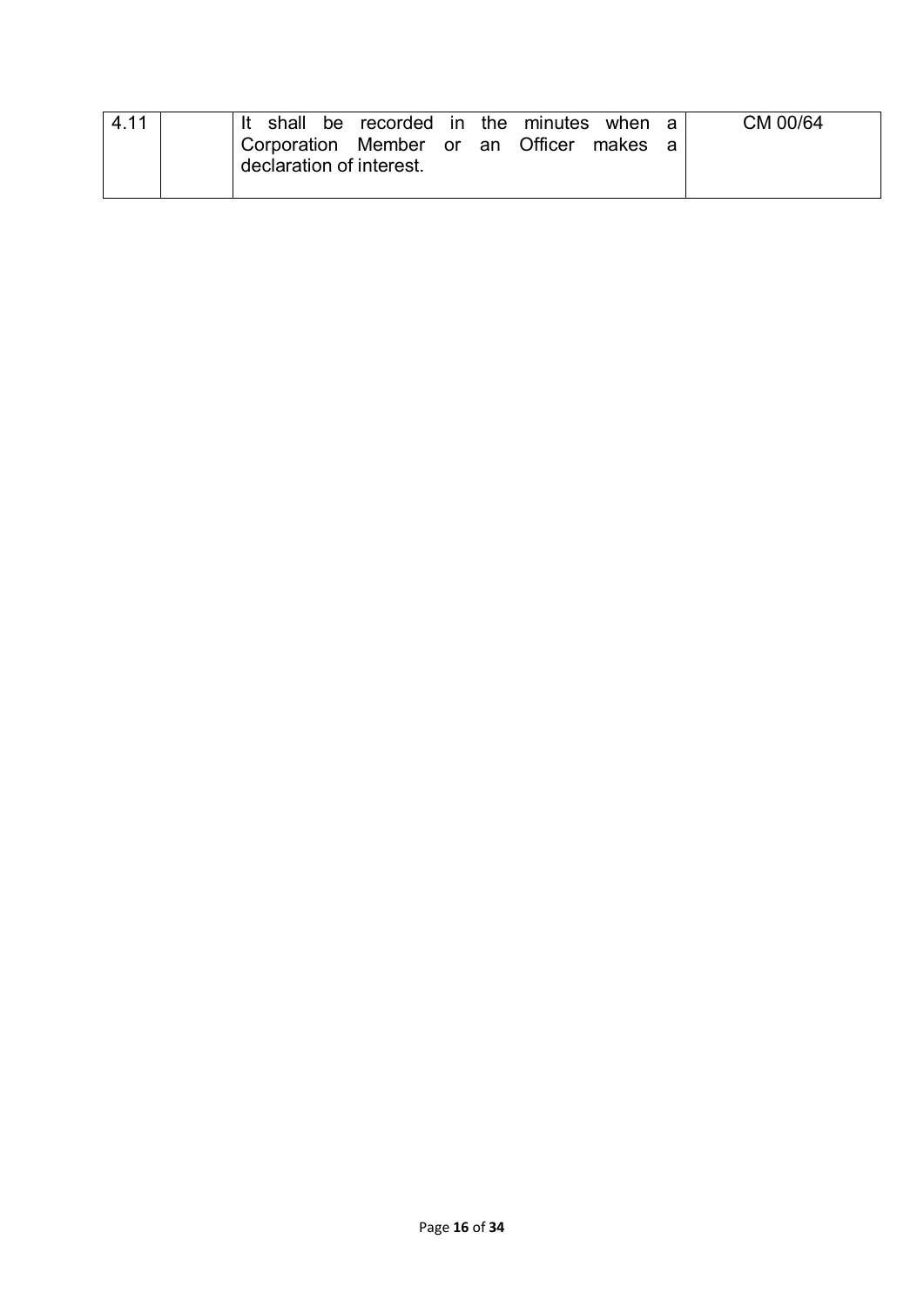#### **Standing Order 5 - Committees**

|     |                                                                                                                                                                                                                                                                                                                                                                                                          | <b>Authority</b>                                                                                           |
|-----|----------------------------------------------------------------------------------------------------------------------------------------------------------------------------------------------------------------------------------------------------------------------------------------------------------------------------------------------------------------------------------------------------------|------------------------------------------------------------------------------------------------------------|
| No. | <b>Standing Order</b>                                                                                                                                                                                                                                                                                                                                                                                    | Instrument of<br>Government [loG],<br>Article of<br>Government [AoG],<br><b>Corporation Minute</b><br>[CM] |
| 5.1 | The Corporation may establish a Committee of the<br>Corporation for any purpose or function, other than<br>those assigned in the Articles to the Principal, and<br>may delegate powers to such a Committee or to the<br>Chair of the Corporation, or in his/her absence, to the<br>Vice Chair, or to the Principal.                                                                                      | AoG $4(1)$                                                                                                 |
| 5.2 | The Corporation shall determine the numbers of<br>Committee Members and terms<br>on which<br>the<br>Members hold and vacate office.                                                                                                                                                                                                                                                                      | AoG $4(2)$<br>CM03/086 x)                                                                                  |
| 5.3 | Committees (other than a Special Committee) may<br>include persons who are<br>not Members of the<br>Corporation.                                                                                                                                                                                                                                                                                         | AoG 7                                                                                                      |
| 5.4 | The Corporation shall establish a Committee, to be<br>known as the Search Committee, to advise on the<br>appointment of Members of the Corporation and such<br>matters<br>to<br>Membership<br>other<br>relating<br>and<br>appointments as the Corporation may remit to them.                                                                                                                             | AoG <sub>5</sub><br><b>CM 11</b>                                                                           |
| 5.5 | The Corporation shall establish a Committee, to be<br>known as the Audit & Risk Committee, to advise on<br>matters relating to the Corporation's<br>audit<br>arrangements and systems of internal control. The<br>Committee shall consist of at least four persons and<br>may include members of staff College other than<br>senior post-holders and those with significant financial<br>responsibility. | AoG 6<br>CM <sub>8</sub>                                                                                   |
| 5.6 | Members of the Finance and Employment Committee<br>may not serve as Members of the Audit Committee.<br>Staff and Student Members may not serve on the<br><b>Remuneration Committee.</b>                                                                                                                                                                                                                  |                                                                                                            |
| 5.7 | Corporation may by simple resolution abolish or<br>merge any Committee, other than the Audit and<br>Search Committees. It may amend the terms of<br>reference of any Committee, save for those functions                                                                                                                                                                                                 | AoG                                                                                                        |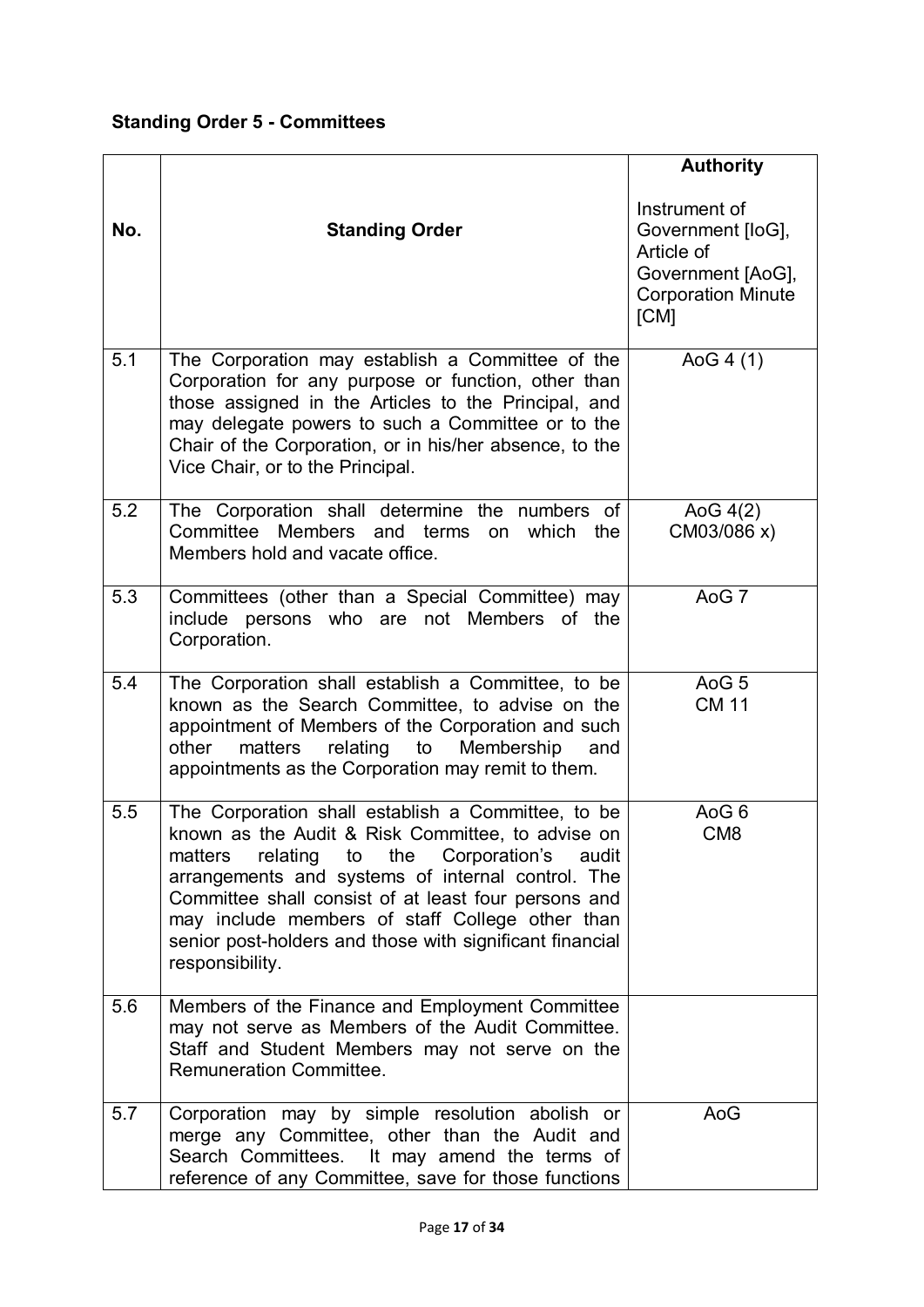|      | of the Audit and Search Committees laid down in the<br>Instrument and Articles of Government.                                                                                                                                                                                                                    |  |
|------|------------------------------------------------------------------------------------------------------------------------------------------------------------------------------------------------------------------------------------------------------------------------------------------------------------------|--|
| 5.8  | Corporation shall each year at its July meeting review<br>the Committee structure, and shall appoint Chairs to<br>the Committees for the ensuing year.                                                                                                                                                           |  |
| 5.9  | The Chair and Vice Chair of the Corporation shall be<br>members of any selection panel convened in<br>connection with the appointment of the Principal.                                                                                                                                                          |  |
| 5.10 | The terms of reference of all Committees of the<br>Corporation are set out in the Terms of Reference to<br>these Standing Orders                                                                                                                                                                                 |  |
| 5.11 | Where the Chair of Corporation is an ex-officio<br>member of a Committee, the Vice-Chair of<br>Corporation shall be a full member of the Committee,<br>be entitled to vote, and be counted in the calculation of<br>the quorum, if he or she is in attendance at the<br>Committee in substitution for the Chair. |  |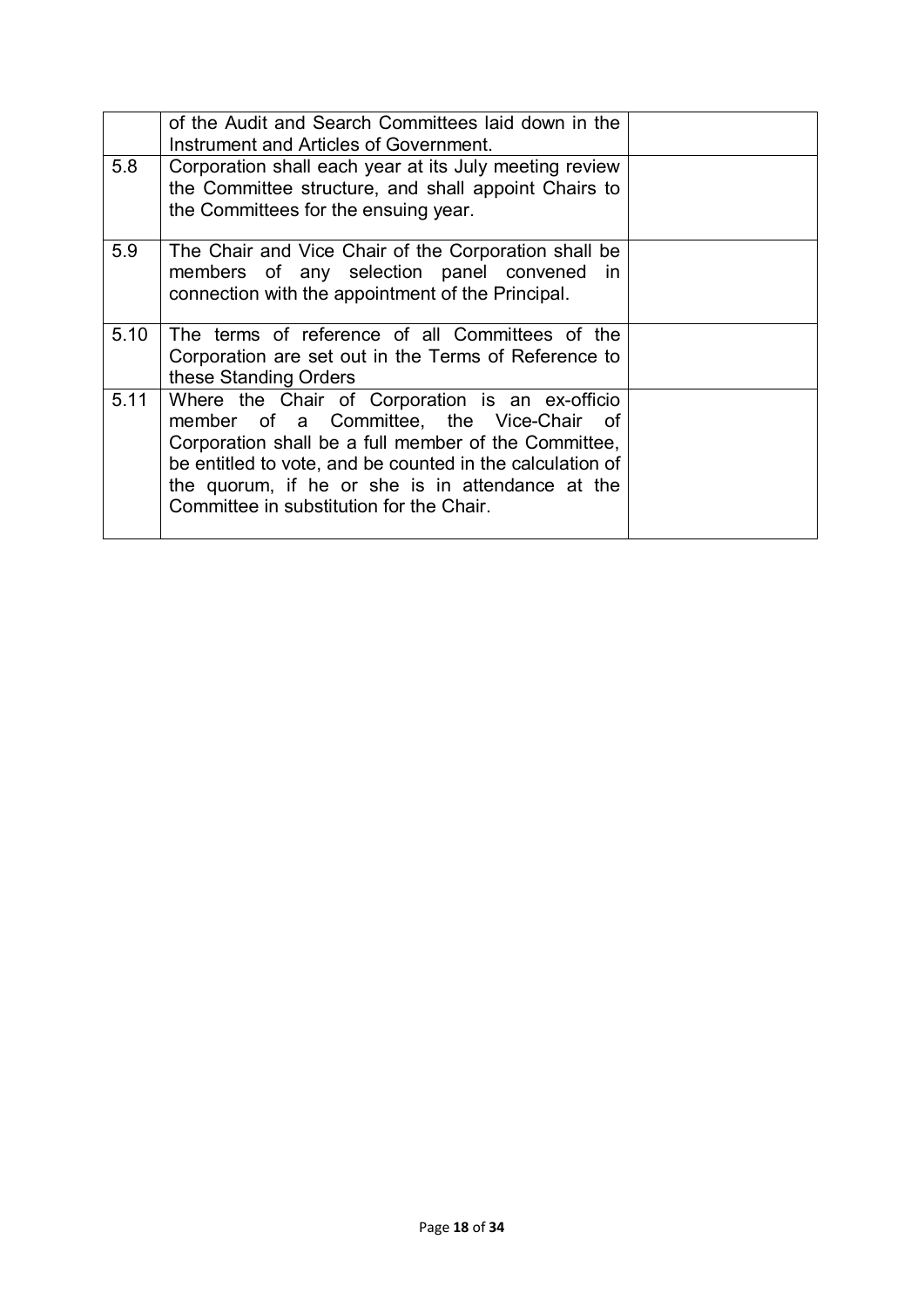### **Standing Order 6 - Meetings**

|     |                                                                                                                                                                                                                                                                                                                                                                                                                                                                                                                                                                                                                                                                                                                                                                                                                                                                                                                                                                                                                                 | <b>Authority</b>                                                                                           |
|-----|---------------------------------------------------------------------------------------------------------------------------------------------------------------------------------------------------------------------------------------------------------------------------------------------------------------------------------------------------------------------------------------------------------------------------------------------------------------------------------------------------------------------------------------------------------------------------------------------------------------------------------------------------------------------------------------------------------------------------------------------------------------------------------------------------------------------------------------------------------------------------------------------------------------------------------------------------------------------------------------------------------------------------------|------------------------------------------------------------------------------------------------------------|
| No. | <b>Standing Order</b>                                                                                                                                                                                                                                                                                                                                                                                                                                                                                                                                                                                                                                                                                                                                                                                                                                                                                                                                                                                                           | Instrument of<br>Government [loG],<br>Article of<br>Government [AoG],<br><b>Corporation Minute</b><br>[CM] |
| 6.1 | The Corporation shall meet at least three times a<br>year.                                                                                                                                                                                                                                                                                                                                                                                                                                                                                                                                                                                                                                                                                                                                                                                                                                                                                                                                                                      | log 11(1)                                                                                                  |
| 6.2 | Meetings of the Full Corporation will normally be held<br>on Thursday evenings from 1600 - 1800                                                                                                                                                                                                                                                                                                                                                                                                                                                                                                                                                                                                                                                                                                                                                                                                                                                                                                                                 | CM 03/055 x)                                                                                               |
| 6.3 | A special meeting of the Corporation may be called at<br>any time by the Chair or at the request in writing of<br>any five Members. This meeting may be called with<br>less than seven days' notice if the Chair (or in his<br>absence, the Vice Chair) so directs, on the ground<br>there<br>demanding<br>that<br>matters<br>are<br>urgent<br>consideration.                                                                                                                                                                                                                                                                                                                                                                                                                                                                                                                                                                                                                                                                   | log 11(4)                                                                                                  |
| 6.4 | Attendance at Corporation and Committee meetings.<br>Members of Corporation may attend meetings<br>$\bullet$<br>of any Corporation Committee of which they<br>other<br>than<br>the<br>not<br>member,<br>a<br>are<br>Remuneration<br>Committee<br>Special<br>or<br>a<br>Committee, subject to prior consultation with<br>the Committee Chair, save that members of<br>the Finance and Employment Committee may<br>not attend meetings of the Audit Committee.<br>Senior post-holders may attend meetings of<br>Corporation as observers, and may attend<br>meetings of any Corporation Committee, other<br>than Audit, Remuneration, Search and a<br>Committee,<br>Special<br>subject<br>to<br>prior<br>consultation with the Committee Chair.<br>Observers may be admitted to meetings of<br>Corporation or Committees, other than Audit,<br>Remuneration or a Special Committee, at the<br>discretion of the Chair of the body.<br>Corporation or any Committee may require the<br>attendance of any senior post-holder at any | <b>CM 976</b>                                                                                              |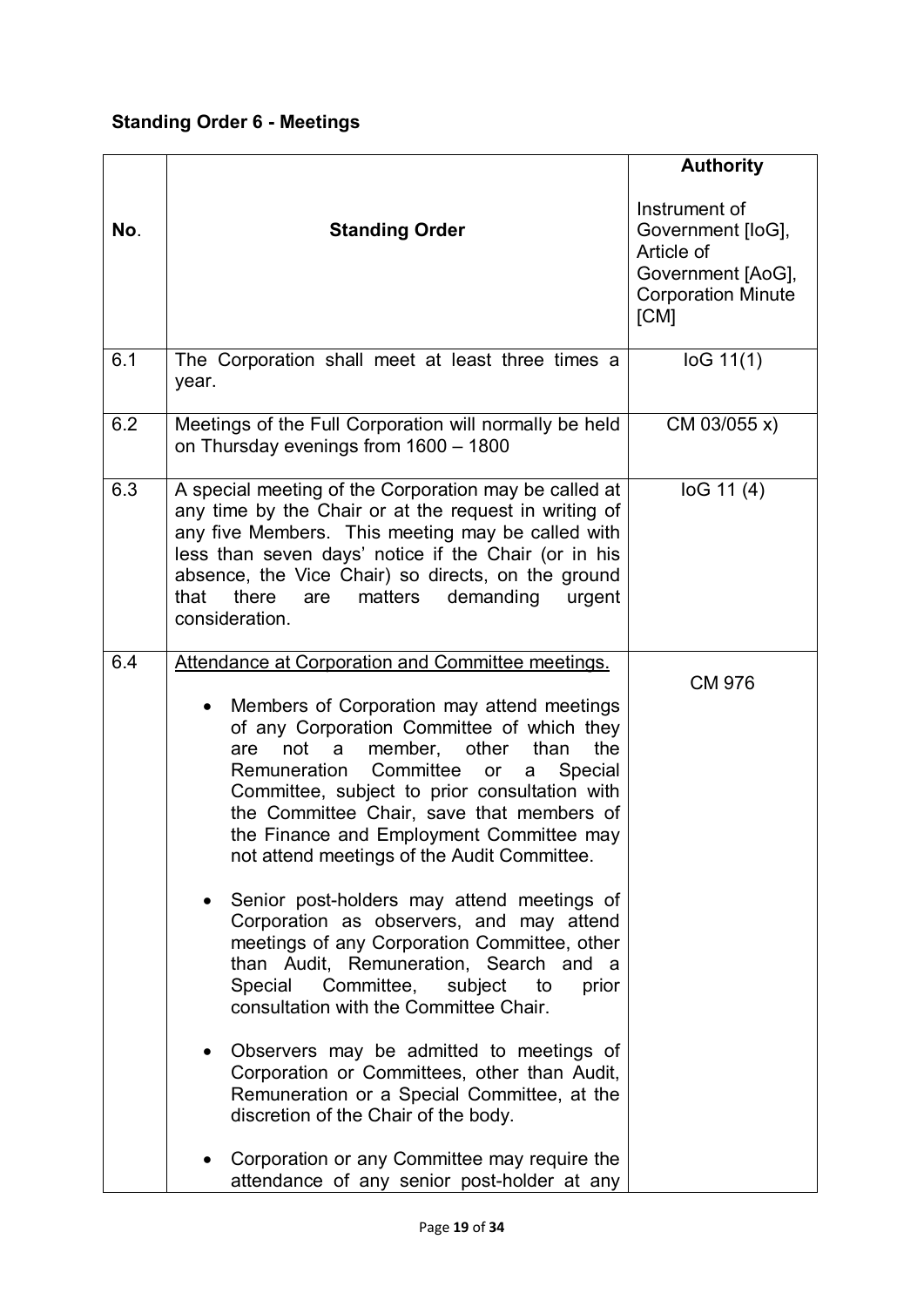|     | meeting                                                                                                                                                                                                                                                                                                                                                                                                                                              |               |
|-----|------------------------------------------------------------------------------------------------------------------------------------------------------------------------------------------------------------------------------------------------------------------------------------------------------------------------------------------------------------------------------------------------------------------------------------------------------|---------------|
|     | Audit Committee may require the attendance<br>of senior managers in connection with audit<br>reports on their areas of responsibility.                                                                                                                                                                                                                                                                                                               |               |
|     | Remuneration Committee may require the<br>$\bullet$<br>attendance of the Principal and the Associate<br>Principal and Director of Human Resources,<br><b>External Relations and Estates.</b>                                                                                                                                                                                                                                                         |               |
|     | Note: the above provisions are subject to any<br>requirement for an individual to withdraw from a<br>meeting and the provisions in SO 4.3.2 that<br>Corporation or a Committee may resolve to exclude<br>from a meeting a Member or officer who declares an<br>interest in a matter before the meeting.                                                                                                                                              |               |
| 6.5 | Any non-Member of the Corporation should formally<br>apply to the Clerk if he or she wishes to attend a<br>Corporation or Corporation Committee Meeting. This<br>request will be considered and determined by the<br>Chair of the meeting.                                                                                                                                                                                                           | <b>CM 976</b> |
| 6.6 | A member of Corporation who is a member of staff of<br>the College, including the Principal, shall withdraw:                                                                                                                                                                                                                                                                                                                                         | log 13(6)     |
|     | (a) from that part of any meeting of the Corporation,<br>or any of its committees, at which staff matters<br>relating solely to that member of the staff, as distinct<br>from staff matters relating to all members of staff, or<br>all members of staff in a particular class are to be<br>considered;                                                                                                                                              |               |
|     | (b) from that part of any meeting of the Corporation,<br>or any of its committees, at which that member's<br>reappointment or the appointment of that member's<br>successor is to be considered;                                                                                                                                                                                                                                                     |               |
|     | (c) from that part of any meeting of the Corporation,<br>or any of its committees, at which the matter under<br>consideration concerns the pay or conditions of<br>service of all members of staff or all members of staff<br>in a particular class, where the member of staff is<br>acting as a representative (whether or not on behalf<br>of a recognised trade union) of all members of staff or<br>the class of staff (as the case may be); and |               |
|     | (d) if so required by a resolution of the Corporation or<br>Committee, as appropriate, from that part of any                                                                                                                                                                                                                                                                                                                                         |               |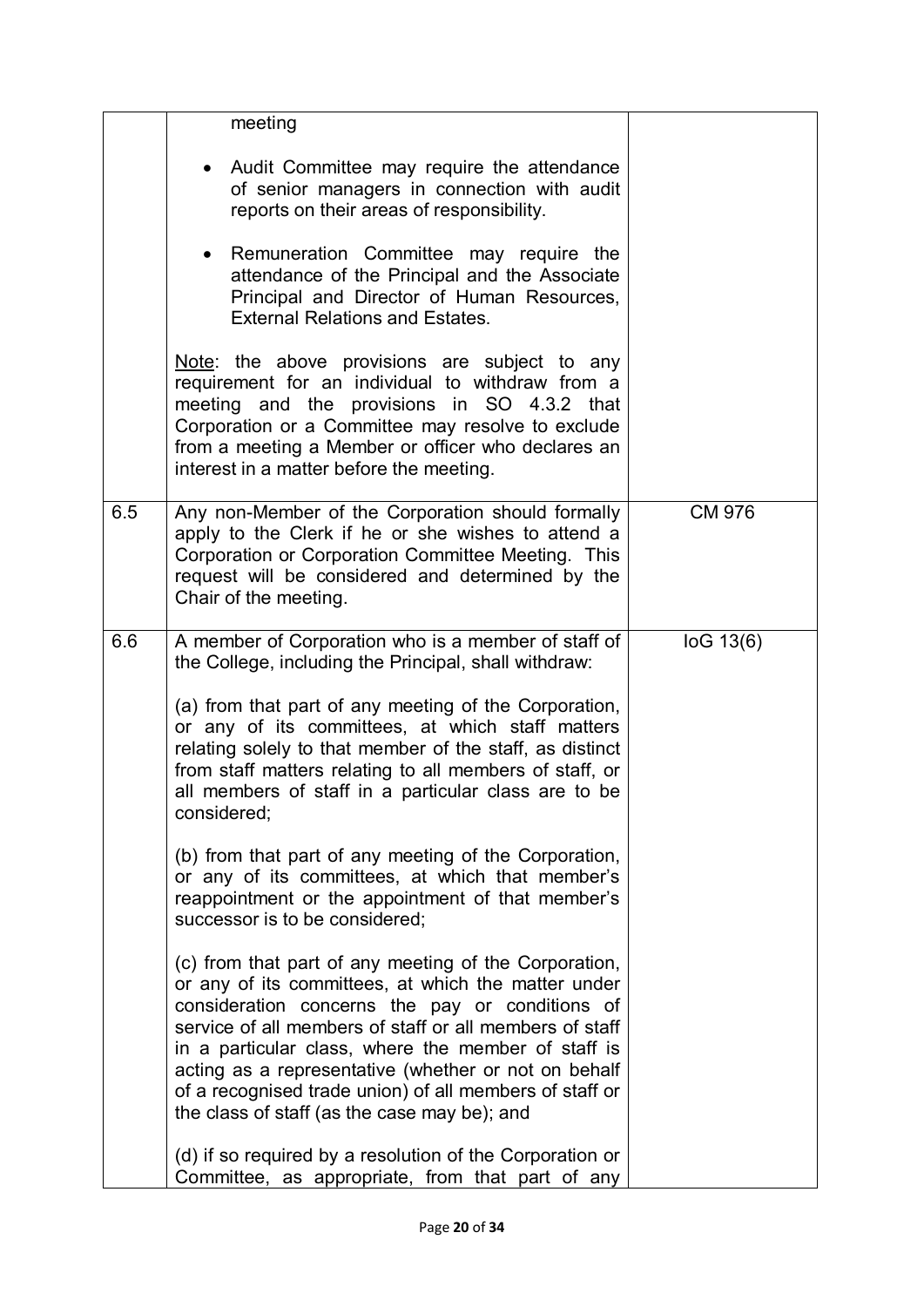|     | meeting at which staff matters relating to any member<br>of staff holding a post senior to that member are to be<br>considered, except those relating to the pay and<br>conditions of all staff or all staff in a particular class.                                                                                                                                                                                                                                                         |             |
|-----|---------------------------------------------------------------------------------------------------------------------------------------------------------------------------------------------------------------------------------------------------------------------------------------------------------------------------------------------------------------------------------------------------------------------------------------------------------------------------------------------|-------------|
| 6.7 | A Student Member under the age of 18 shall not vote<br>on any question concerning any proposal for<br>expenditure of money by the Corporation or under<br>which the Corporation or any Members of the<br>Corporation, would enter into any contract or would<br>incur any debt or liability.                                                                                                                                                                                                | log 13(8)   |
| 6.8 | A Student Member shall withdraw from that part of<br>any meeting of the Corporation or any of its<br>committees, at which a student's conduct, suspension<br>or expulsion is to be considered.                                                                                                                                                                                                                                                                                              | log 13(9)   |
| 6.9 | In any case where the Corporation are to discuss the<br>appointment, remuneration, conditions of service,<br>promotion, conduct, suspension, dismissal<br><b>or</b><br>retirement of a member or prospective member of the<br>staff of the institution, a student Member shall take no<br>part in the consideration or discussion of the matter<br>and not vote on any question with respect to the<br>matter and where required to do so by the<br>Corporation, withdraw from the meeting. | loG 13 (10) |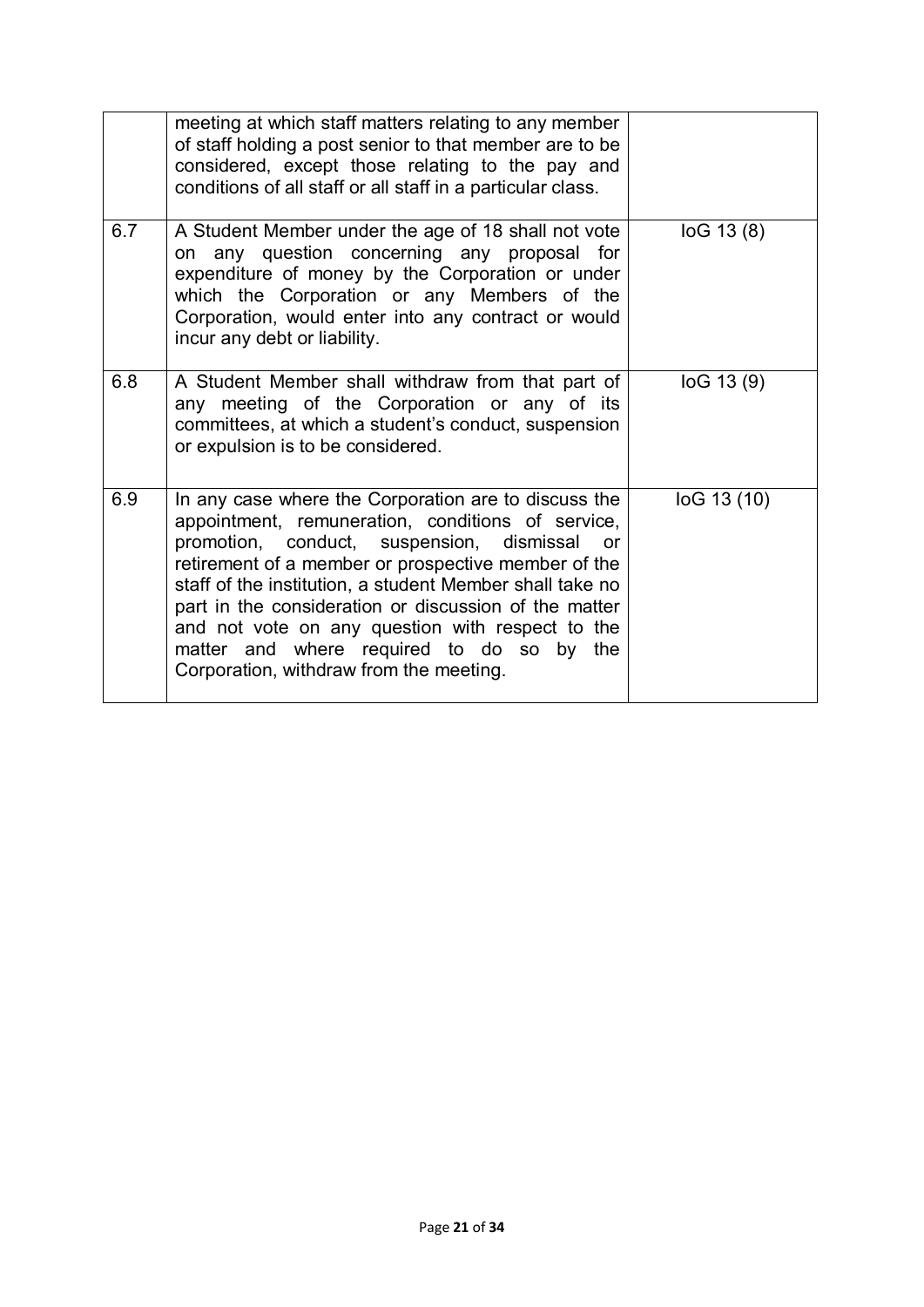### **Standing Order 7 - Agendas and Minutes**

|     |       |                                                                                                                                                                                                                                                                                        | <b>Authority</b>                                                                                       |
|-----|-------|----------------------------------------------------------------------------------------------------------------------------------------------------------------------------------------------------------------------------------------------------------------------------------------|--------------------------------------------------------------------------------------------------------|
| No. |       | <b>Standing Order</b>                                                                                                                                                                                                                                                                  | Instrument of<br>Government<br>[loG], Article of<br>Government<br>[AoG],<br>Corporation<br>Minute [CM] |
| 7.1 |       | <b>Availability of Agendas, Papers and Minutes</b>                                                                                                                                                                                                                                     | <b>IAG 16</b><br>(1. a, b, c, d)                                                                       |
|     |       | The Corporation shall ensure that a copy of the<br>following, other than those marked Confidential, shall,<br>as soon as may be, be made available during normal<br>office hours to anyone wishing to inspect them                                                                     |                                                                                                        |
|     |       | the agenda for each meeting of the Corporation;                                                                                                                                                                                                                                        |                                                                                                        |
|     |       | the draft minutes of every such meeting, if they<br>have been approved by the Chair;                                                                                                                                                                                                   |                                                                                                        |
|     |       | the signed minutes of every such meeting;                                                                                                                                                                                                                                              |                                                                                                        |
|     |       | any report, document, or other paper considered<br>at such meetings.                                                                                                                                                                                                                   |                                                                                                        |
|     |       | rules for the Conduct of the Search Committee                                                                                                                                                                                                                                          |                                                                                                        |
|     |       | Subject to 7.3 below, Corporation and Committee<br>agendas and papers shall be circulated as follows:<br><b>Learning Curve</b><br>File                                                                                                                                                 |                                                                                                        |
| 7.2 |       | <b>Agendas and Papers</b>                                                                                                                                                                                                                                                              |                                                                                                        |
|     | 7.2.1 | Any individual Member may request that an item is<br>included on a relevant agenda. Such items should be<br>conveyed to the Clerk at least fourteen working days<br>ahead of the meeting.                                                                                              | CM 00/64                                                                                               |
|     | 7.2.2 | The Clerk (but as directed by the Chair of the Audit<br>Committee in the case of the Audit Committee) shall<br>liaise with the Principal and other senior post-holders<br>on the composition of the agenda and the preparation<br>of the reports prior to finalisation of each agenda. | CM 00/64                                                                                               |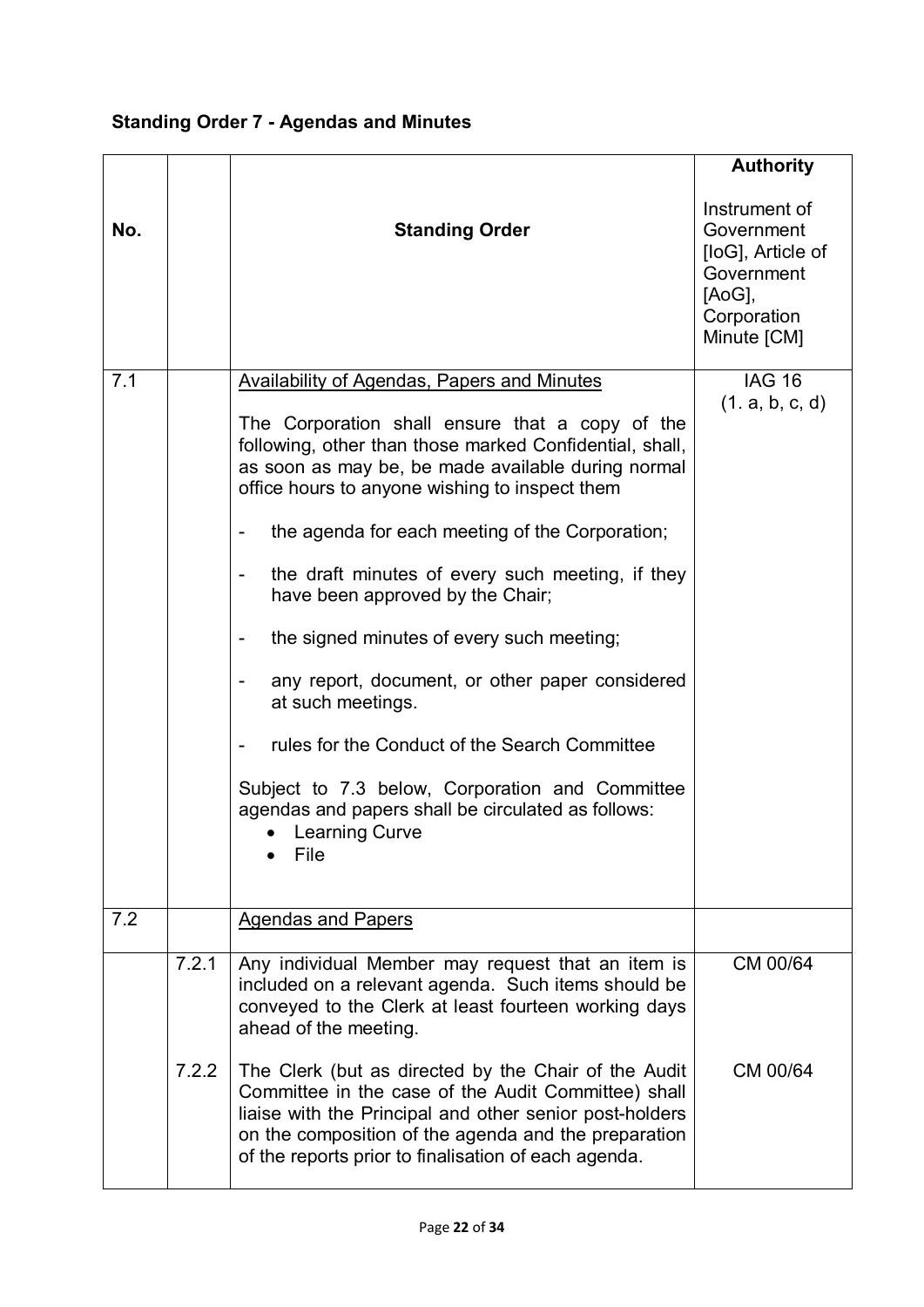|     | 7.2.3 | The Clerk shall then liaise with the Chair of the meeting<br>on the agenda and when appropriate with the Chair or<br>Vice Chair of Corporation.                                                                                                                                                                         |                    |
|-----|-------|-------------------------------------------------------------------------------------------------------------------------------------------------------------------------------------------------------------------------------------------------------------------------------------------------------------------------|--------------------|
|     | 7.2.4 | The agenda and papers for meetings of Corporation and<br>its Committees shall be despatched by the Clerk at least<br>seven calendar days before the date of the meeting.                                                                                                                                                | log 11(283)        |
|     | 7.2.5 | If reports for Corporation Committees are not made<br>available to the Clerk in time for circulation as specified in<br>7.2.4 above, the Clerk shall send such reports in a second<br>posting on the Friday of the week preceding the meeting.                                                                          |                    |
|     | 7.2.6 | Papers may only be tabled at meetings with the prior<br>consent of the Chair of that meeting and due to urgency of<br>consideration.                                                                                                                                                                                    | CM 00/64           |
|     | 7.2.7 | Committee Members shall receive all the papers for the<br>Committees of which they are in membership, taking<br>account of any issues of confidentiality.                                                                                                                                                               | CM 00/65 ii)       |
|     | 7.2.8 | Corporation Members not in membership of a Corporation<br>Committee shall receive routinely the agenda only of<br>those Committees, but may request a copy of any<br>Committee report. The Clerk may decline to accede to<br>such a request where to do so would breach Standing<br>Orders or rules of confidentiality. | CM 00/65 v)        |
|     | 7.2.9 | The agenda and supporting papers for the Remuneration<br>Committee shall only be circulated to Members and<br>Officers of that Committee. The Chair of that Committee<br>shall report to the Corporation by means of a confidential<br>Chair's report.                                                                  | CM 00/65 vi)       |
| 7.3 |       | Confidentiality                                                                                                                                                                                                                                                                                                         |                    |
|     | 7.3.1 | Agenda papers for meetings of the Corporation and its<br>Committees shall not be confidential unless:                                                                                                                                                                                                                   | <b>CM 974</b>      |
|     |       | (a) that matter relates to:                                                                                                                                                                                                                                                                                             |                    |
|     |       | sensitivity (e.g. tendering<br>i)<br>commercial<br>or<br>contract matters where sums of money are<br>included);                                                                                                                                                                                                         | log 16 (2d)<br>(4) |
|     |       | staff conditions of service, where individuals are<br>$\mathsf{ii}$ )<br>identified;                                                                                                                                                                                                                                    |                    |
|     |       | iii)<br>a named student at, or candidate for admission<br>to, the College;<br>disciplinary proceedings; or<br>iv)                                                                                                                                                                                                       |                    |
|     |       |                                                                                                                                                                                                                                                                                                                         |                    |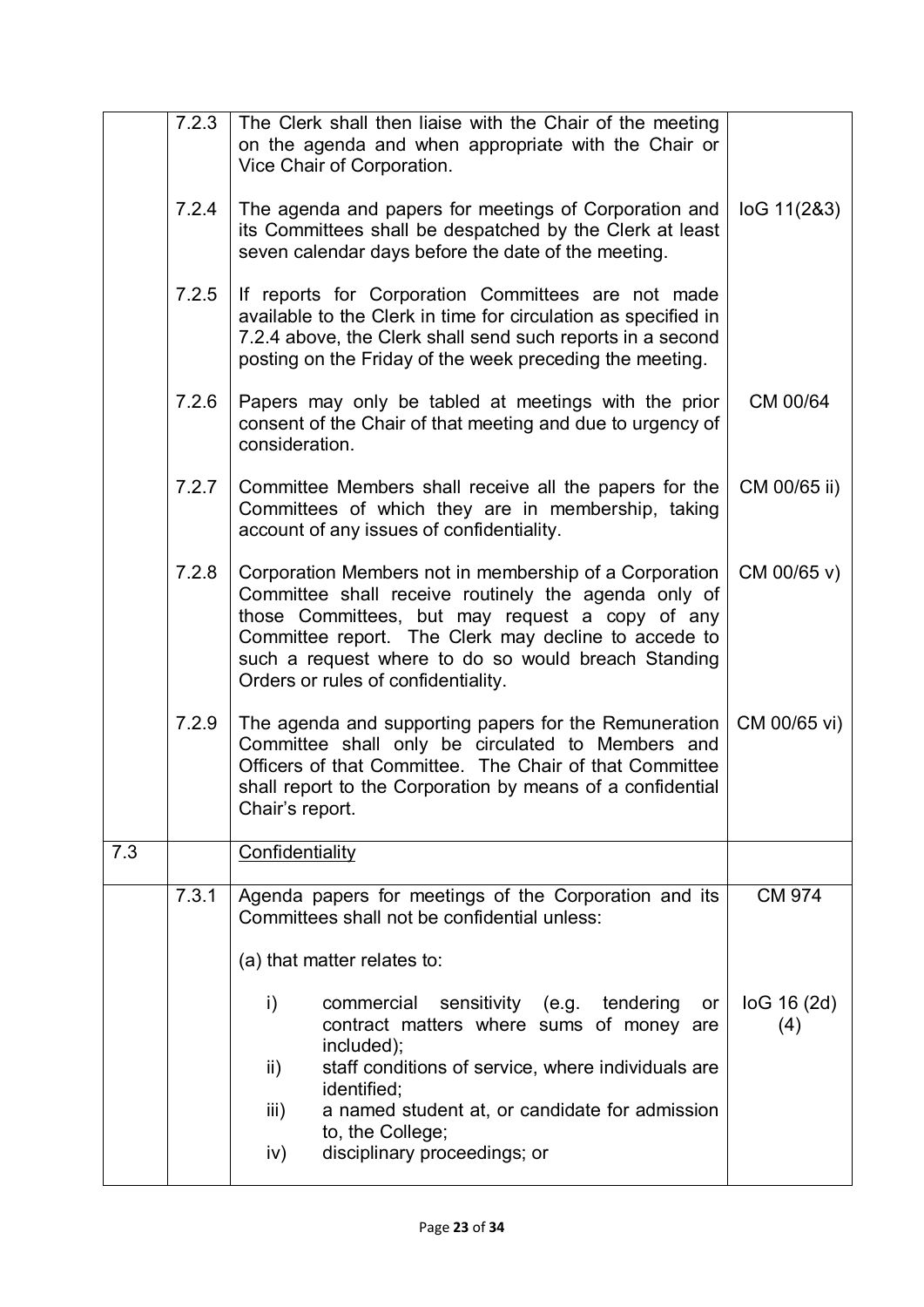|     |       | personal details of Corporation Members or<br>V)<br>persons considered for nomination to the<br>Corporation by the Search Committee (e.g.<br>information<br>addresses or<br>submitted<br>in.<br>confidence);<br>and<br>b) the Chair of Corporation or of the relevant Committee<br>or the Clerk to the Corporation agrees the classification. | <b>CM974</b>              |
|-----|-------|-----------------------------------------------------------------------------------------------------------------------------------------------------------------------------------------------------------------------------------------------------------------------------------------------------------------------------------------------|---------------------------|
|     | 7.3.2 | Papers shall only be kept confidential for as long as the<br>matter to which they relate is confidential.                                                                                                                                                                                                                                     |                           |
|     | 7.3.3 | Corporation shall conduct an annual review of items<br>classed as confidential, and shall make such items<br>publicly available once they cease to be confidential or if<br>Corporation considers that the public interest in disclosure<br>outweighs the reason for them to remain confidential.                                             | log 16(4)                 |
| 7.4 |       | "Starring"                                                                                                                                                                                                                                                                                                                                    |                           |
|     | 7.4.1 | Agenda items which are "starred" on a Corporation or<br>Committee agenda shall not normally be discussed by the<br>Corporation or the Committee.                                                                                                                                                                                              | <b>CM 282</b><br>CM 00/65 |
|     | 7.4.2 | The Corporation or Committee shall endorse all such<br>"starred" items in the early part of the meeting.                                                                                                                                                                                                                                      |                           |
|     | 7.4.3 | Should any Member wish to "unstar" an agenda item he or<br>she should alert the Clerk prior to the Meeting.                                                                                                                                                                                                                                   |                           |
| 7.5 |       | <b>Reports</b>                                                                                                                                                                                                                                                                                                                                |                           |
|     | 7.5.1 | Reports to the Corporation or Corporation Committees<br>shall be made by named Senior College staff, named<br>Members, or Committee Chairs.                                                                                                                                                                                                   |                           |
|     | 7.5.2 | Each report made to the Corporation or Corporation<br>Committees shall have an Executive Summary which<br>shall include the following:                                                                                                                                                                                                        |                           |
|     |       | the implications for the Corporation and the College<br>arising from the report;<br>• the consequences of not endorsing the proposals<br>in the report, if appropriate.                                                                                                                                                                       |                           |
|     | 7.5.3 | Each report shall set out clearly in the recommendations<br>the decisions to be considered by the Corporation or<br>Committee.                                                                                                                                                                                                                |                           |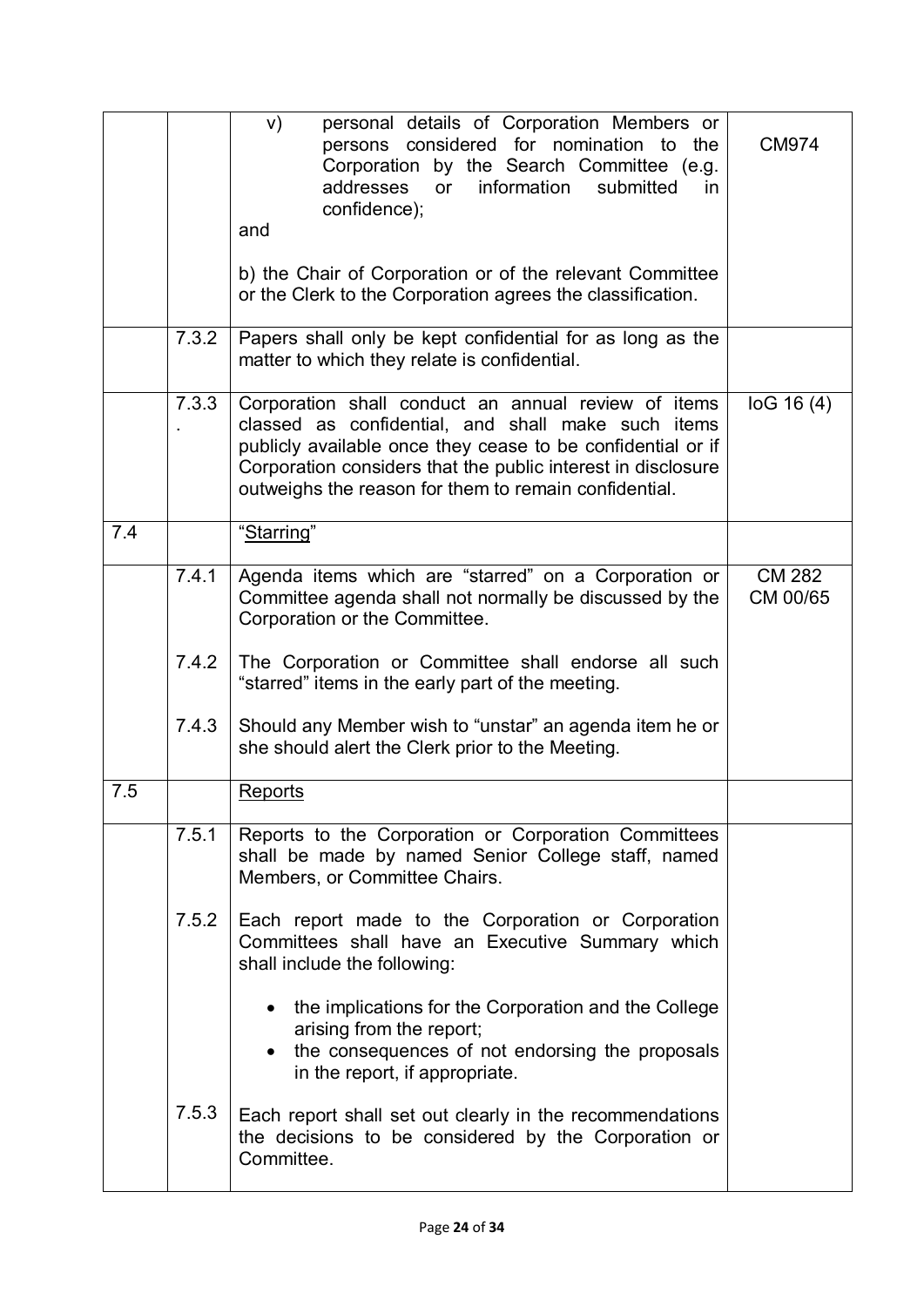|     | 7.5.4 | The Clerk shall receive reports for dispatch with the<br>agenda at least three clear working days in advance of<br>the dispatch of the agenda.                                                                                                                                                                                                 |                           |
|-----|-------|------------------------------------------------------------------------------------------------------------------------------------------------------------------------------------------------------------------------------------------------------------------------------------------------------------------------------------------------|---------------------------|
| 7.6 |       | <b>Reports of Committee Chairs</b>                                                                                                                                                                                                                                                                                                             |                           |
|     | 7.6.1 | Each Committee Chair shall report to the next ordinary<br>meeting of the Corporation as a separate agenda item on<br>any matter discussed by the Committee where the<br>Corporation is required to take a decision, together with<br>the Committee's advice, normally presenting to the<br>Corporation the report considered by the Committee. | CM 00/65 iii)             |
|     | 7.6.2 | Committee<br>Chairs shall<br>report to each ordinary<br>Corporation meeting summarising the other business<br>conducted by the Committee, without circulating the full<br>report(s) discussed by the Committee. This report may be<br>starred.                                                                                                 | CM 00/65 iv)              |
| 7.7 |       | <b>Minutes</b>                                                                                                                                                                                                                                                                                                                                 |                           |
|     | .7.1  | Except where a meeting has been called under Standing<br>Order 6.3, at every meeting of the Corporation, the<br>minutes of the last meeting shall be taken as an agenda<br>item and, if agreed to be accurate, shall be signed as a<br>true record by the Chair of the meeting.                                                                | log 16<br>(1. a, b, c, d) |
|     |       | The Chair of the meeting shall also initial each page in the<br>minutes                                                                                                                                                                                                                                                                        | CM 00/64                  |
|     | 7.7.2 | Where pursuant to this Standing Order, the minutes of a<br>meeting have not been taken as an agenda item, they<br>shall be taken as an agenda item at the next meeting of<br>the Corporation which is not a meeting called under SO<br>6.3.                                                                                                    |                           |
|     | 7.7.3 | Separate minutes shall be taken of those parts of<br>meetings which Corporation or a Committee<br>has<br>determined to involve the consideration of Confidential<br>matters.                                                                                                                                                                   | log 14(4)                 |
|     |       | Where the Principal, Staff or Student Members or the<br>Clerk to the Corporation or any member of staff have<br>withdrawn from a meeting, those individuals who have<br>withdrawn shall not be entitled to see the minutes of that<br>part of the meeting or any papers relating thereto.                                                      |                           |
|     | 7.7.4 | Draft minutes shall be passed to the relevant Chair for<br>approval within fifteen working days of the meeting.                                                                                                                                                                                                                                | CM 00/64                  |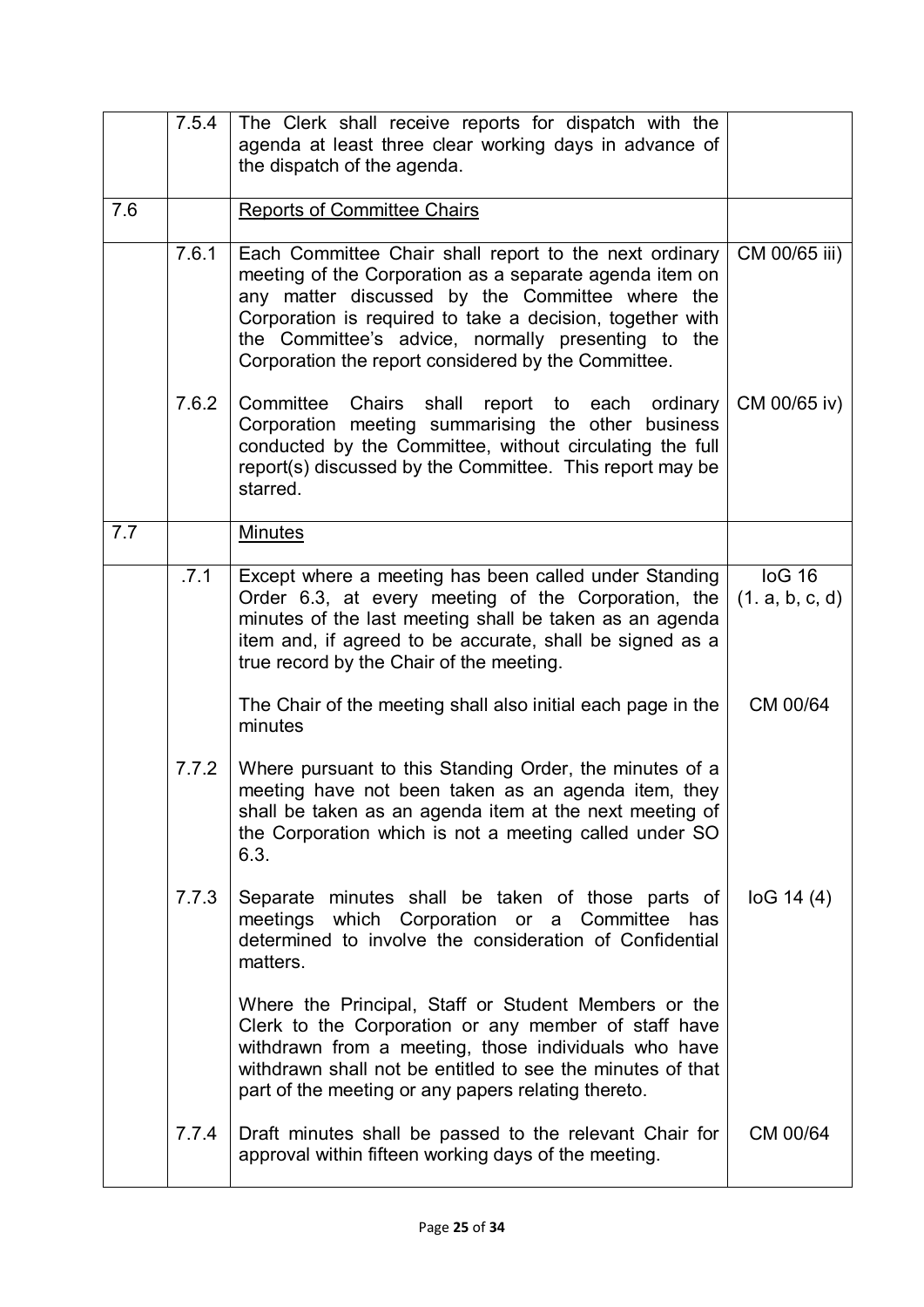### **Standing Order 8 – Quorum**

|     |       |                                                                                                                                                                                                                                                                                     | <b>Authority</b>                                                                                    |
|-----|-------|-------------------------------------------------------------------------------------------------------------------------------------------------------------------------------------------------------------------------------------------------------------------------------------|-----------------------------------------------------------------------------------------------------|
| No. |       | <b>Standing Order</b>                                                                                                                                                                                                                                                               | Instrument of<br>Government [loG],<br>Article of<br>Government<br>[AoG], Corporation<br>Minute [CM] |
| 8.1 |       | Corporation Meetings must satisfy the following:                                                                                                                                                                                                                                    |                                                                                                     |
|     | 8.1.1 | 40% of all Members (including vacancies) must<br>be present                                                                                                                                                                                                                         | log 12(1)                                                                                           |
|     | 8.1.2 | If the number of Members assembled for a<br>meeting of the Corporation does not constitute a<br>quorum the meeting shall not be held.                                                                                                                                               | log 12(2)                                                                                           |
|     | 8.1.3 | If in the course of a meeting the number of<br>Members present ceases to constitute a quorum,<br>the meeting shall be terminated forthwith.                                                                                                                                         | log 12(3)                                                                                           |
|     | 8.1.4 | If for lack of a quorum a meeting cannot be held<br>or continue, the Chair if he or she thinks fit shall<br>cause a special meeting to be summoned as<br>soon as conveniently may be.                                                                                               | log 12(4)                                                                                           |
| 8.2 |       | The quorum for Corporation Committees are as<br>follows:                                                                                                                                                                                                                            |                                                                                                     |
|     | 8.2.1 | <b>Audit Committee: Three</b><br>Finance and Employment Committee: Three<br><b>Remuneration Committee: Four</b><br>Search Committee: Three<br>Academic Standards and Quality Committee:<br><b>Three</b>                                                                             | <b>ToR</b><br>for each<br>committee                                                                 |
|     | 8.2.2 | In calculating whether a Committee is quorate,<br>ex officio Members and co-opted Members shall<br>be included.                                                                                                                                                                     | CM 03/086<br>CM 03/027                                                                              |
|     | 8.2.3 | The quorum excludes the Vice-Chair of the<br>Corporation or other Corporation Members if<br>present, if they are not Members of that<br>Committee. In these circumstances, these non<br>Committee Members may not be counted in the<br>quorum or be eligible to vote on any matter. | CM 00/288                                                                                           |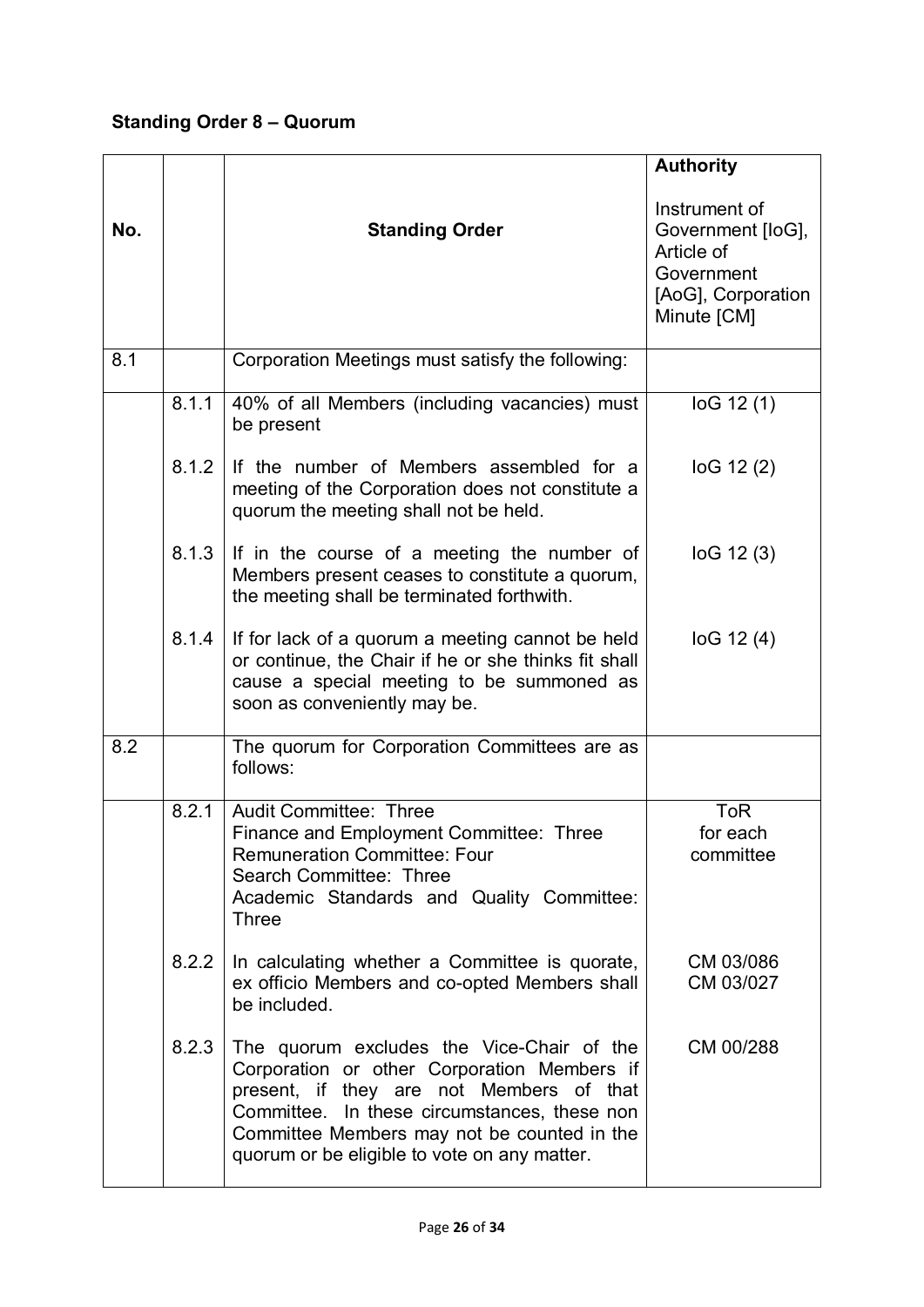#### **Standing Order 9 – Voting**

|     |                                                                                                                                                                                                                                                                                                                                                         | <b>Authority</b>                                                                                           |
|-----|---------------------------------------------------------------------------------------------------------------------------------------------------------------------------------------------------------------------------------------------------------------------------------------------------------------------------------------------------------|------------------------------------------------------------------------------------------------------------|
| No. | <b>Standing Order</b>                                                                                                                                                                                                                                                                                                                                   | Instrument of<br>Government [loG],<br>Article of<br>Government [AoG],<br><b>Corporation Minute</b><br>[CM] |
| 9.1 | Every Member of the Corporation shall act in the best<br>interests of the Corporation and accordingly shall not be<br>bound in speaking and voting by mandates given to<br>him/her by any other body or person.                                                                                                                                         | log 11(6)                                                                                                  |
| 9.2 | Every question to be decided at a meeting of the<br>Corporation shall be determined by a majority of the<br>votes of the Members present and voting on the<br>question. Save in the case of the election of Chair of<br>the Corporation, where there is an equal division of<br>votes, the Chair of the meeting shall have a second or<br>casting vote. | $log 13(1)$ and $(2)$                                                                                      |
| 9.3 | Save in cases where a vote is conducted in accordance<br>with Corporation's "Written Resolution Procedure" (as<br>provided for in the Instrument and<br><b>Articles</b><br>Ωf<br>Government), a Member may not vote by proxy or by<br>way of a postal vote.                                                                                             | log 13(3)                                                                                                  |
| 9.4 | No resolution of the Members may be rescinded or<br>varied at a subsequent meeting unless consideration of<br>the rescission or variation is a specific item of business<br>on the agenda for that meeting.                                                                                                                                             | log 13(4)                                                                                                  |
| 9.5 | Dissenting Members have the right to have their<br>disagreement recorded in the minutes.                                                                                                                                                                                                                                                                | CM 00/64                                                                                                   |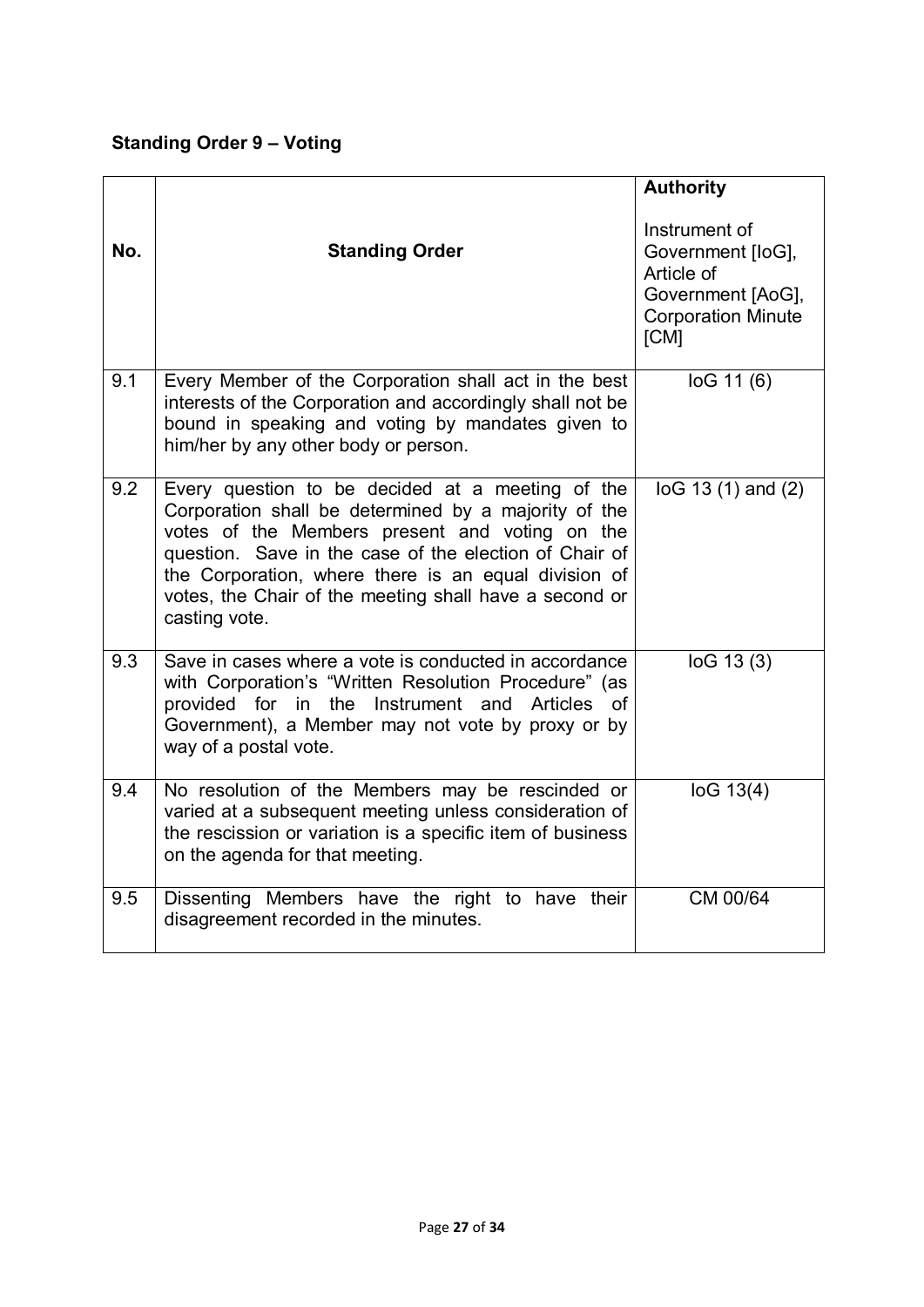### **Standing Order 10 – Delegation of powers**

|      |        |                                                                                                                                                                                                                                                                                                                                                                                                                                        | <b>Authority</b>                                                                                           |
|------|--------|----------------------------------------------------------------------------------------------------------------------------------------------------------------------------------------------------------------------------------------------------------------------------------------------------------------------------------------------------------------------------------------------------------------------------------------|------------------------------------------------------------------------------------------------------------|
| No.  |        | <b>Standing Order</b>                                                                                                                                                                                                                                                                                                                                                                                                                  | Instrument of<br>Government [loG],<br>Article of<br>Government [AoG],<br><b>Corporation Minute</b><br>[CM] |
| 10.1 |        | Chair's Action                                                                                                                                                                                                                                                                                                                                                                                                                         |                                                                                                            |
|      | 10.1.1 | The Corporation may delegate specific powers to<br>the Chair of the Corporation or in his or her<br>absence the Vice Chair or to the Principal or to a<br>Committee to act on the Corporation's behalf<br>excluding the reserved responsibilities given to the<br>Corporation.                                                                                                                                                         |                                                                                                            |
|      | 10.1.2 | Power has been delegated to the Chair of the<br>Corporation or in his/her absence the Vice Chair to<br>take routine minor action on<br>behalf of the<br>Corporation between Meetings.                                                                                                                                                                                                                                                  | CM 00/220                                                                                                  |
|      |        | Where there has been such action, the Chair<br>should report the action to the next meeting of the<br>Corporation. If the Clerk has not been directly<br>involved in such an action, then the Chair shall<br>ensure that the Clerk is given an account of the<br>action.                                                                                                                                                               |                                                                                                            |
|      | 10.1.3 | The circumstances under which the Chair or the<br>Vice Chair in his or her absence might act include<br>minor actions which would not have merited an<br>agenda item and discussion at a Corporation<br>for example dealing<br>with<br>meeting,<br>routine<br>documents, responding to approaches by external<br>organisations, and agreeing to detailed aspects of<br>implementation of matters already agreed by the<br>Corporation. | CM 00/220 i) and ii)                                                                                       |
| 10.2 |        | The Chair of the Corporation or, in the absence of<br>the Chair, the Vice Chair may suspend from duty,<br>with or without pay, the holder of a senior post for<br>serious or gross misconduct.                                                                                                                                                                                                                                         |                                                                                                            |
| 10.3 |        | If the Chair or in his or her absence the Vice Chair<br>(or a majority of the Members of the Corporation)<br>consider it may be appropriate for the Corporation                                                                                                                                                                                                                                                                        | log 10(1)                                                                                                  |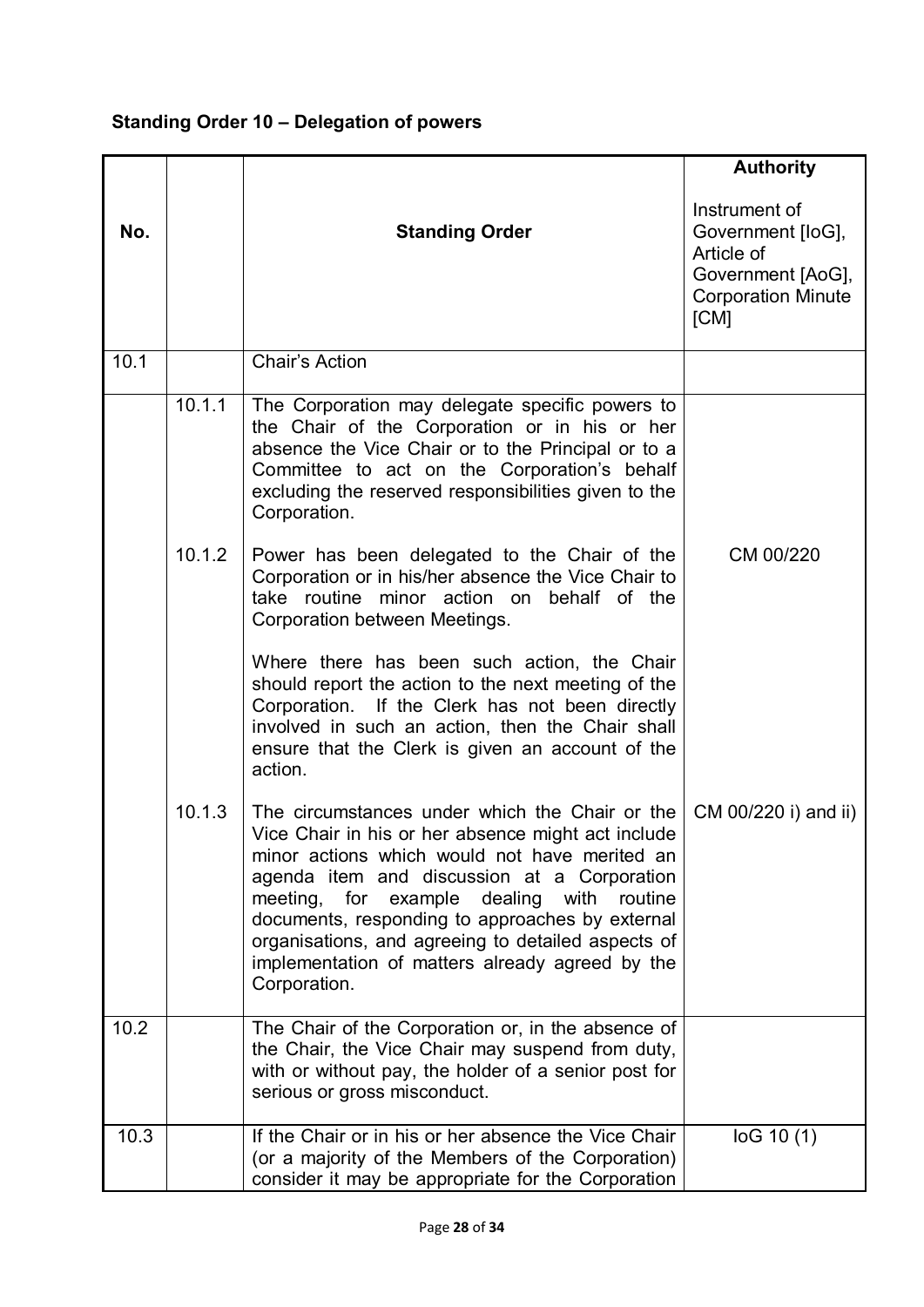|      | to dismiss the holder of a senior post, then the<br>Chair, Vice Chair or Corporation as appropriate<br>shall refer the matter to a Special Committee of the<br>Corporation, which shall be convened as soon as<br>practicable to examine the case for dismissal. |                          |
|------|------------------------------------------------------------------------------------------------------------------------------------------------------------------------------------------------------------------------------------------------------------------|--------------------------|
| 10.4 | The Corporation has authorised a schedule of<br>delegation as follows:                                                                                                                                                                                           | <b>CM 975</b>            |
|      | a) Staff appointments for posts other than senior<br>post-holders and the Clerk to be approved by the<br>Principal;                                                                                                                                              |                          |
|      | b) Senior post-holders and the Clerk to be<br>approved by the Corporation;                                                                                                                                                                                       |                          |
|      | c) Changes proposed to the approved budget will<br>first be considered by the Finance and<br>Employment Committee, which will make<br>proposals to the Corporation, unless they fall within<br>the delegated approval arrangements:                              | Financial<br>Regulations |
|      | Principal less than £ 100,000                                                                                                                                                                                                                                    |                          |
|      | Finance and Employment Committee more than<br>£100,000                                                                                                                                                                                                           |                          |
|      | d) Virement of budget amounts between pay and<br>non-pay will require the authority of the Principal<br>after consultation with the Executive., up to a value<br>of £50,000                                                                                      |                          |
|      | e) The signing of contracts whether for income. i.e.<br>money coming into the College, or expenditure, i.e.<br>money going out of the College, regardless of<br>value, is an executive action that is reserved by the<br>Principal as Accounting Officer.        |                          |
|      | f) The Principal can choose to delegate this<br>authority to other members of the Executive Team<br>whether on a one-off basis or permanently, but a<br>record of the decision must be kept by Finance for<br>review by auditors.                                |                          |
|      | e) Details of tendering requirements and approval<br>of expenditure below £100,000 are contained in the<br>Financial Regulations and Policies which are<br>updated each year.                                                                                    |                          |
|      | f) The Principal may approve capital expenditure                                                                                                                                                                                                                 | CM06/006                 |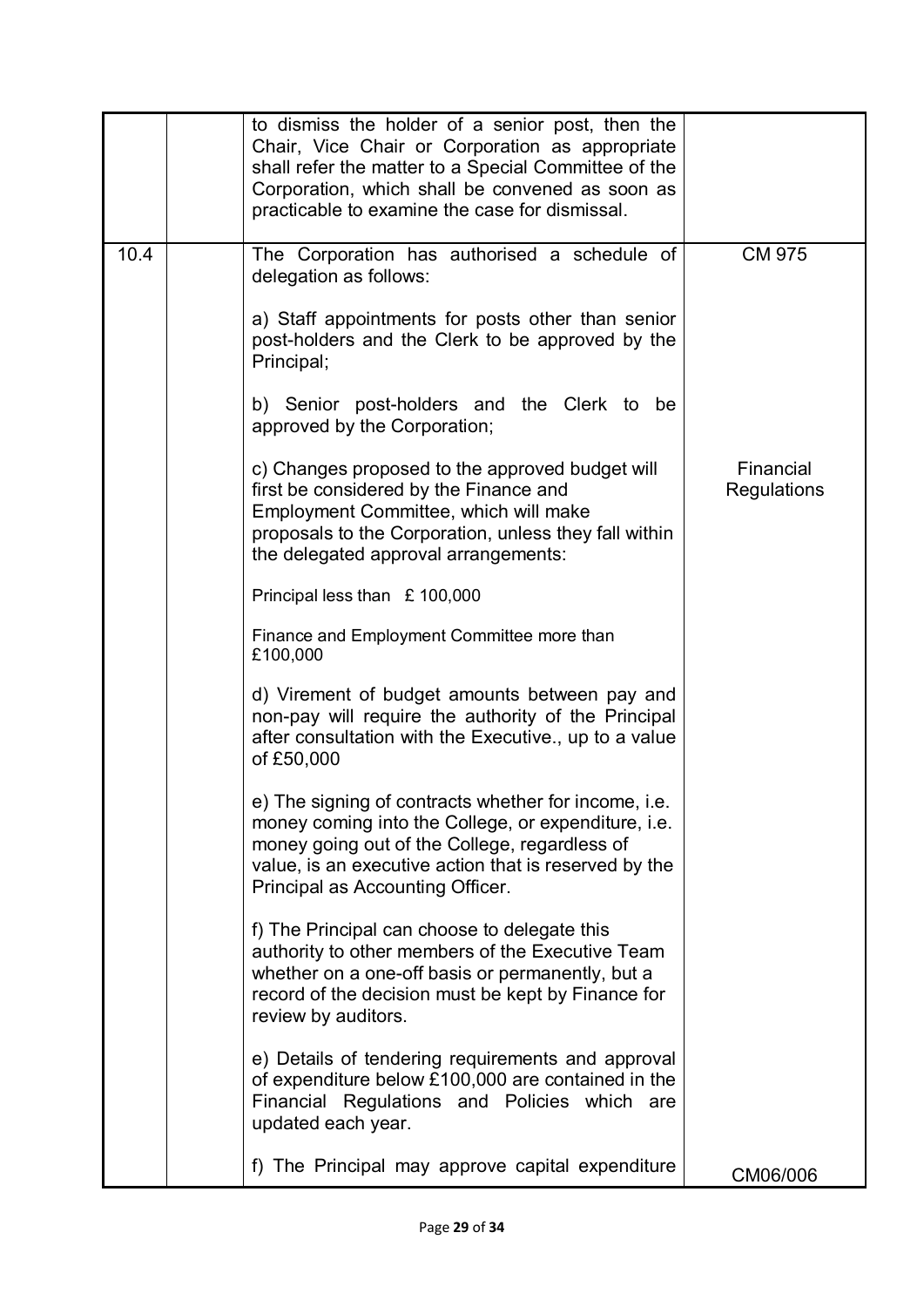|  | on individual projects up to £100,000 |  |
|--|---------------------------------------|--|
|  |                                       |  |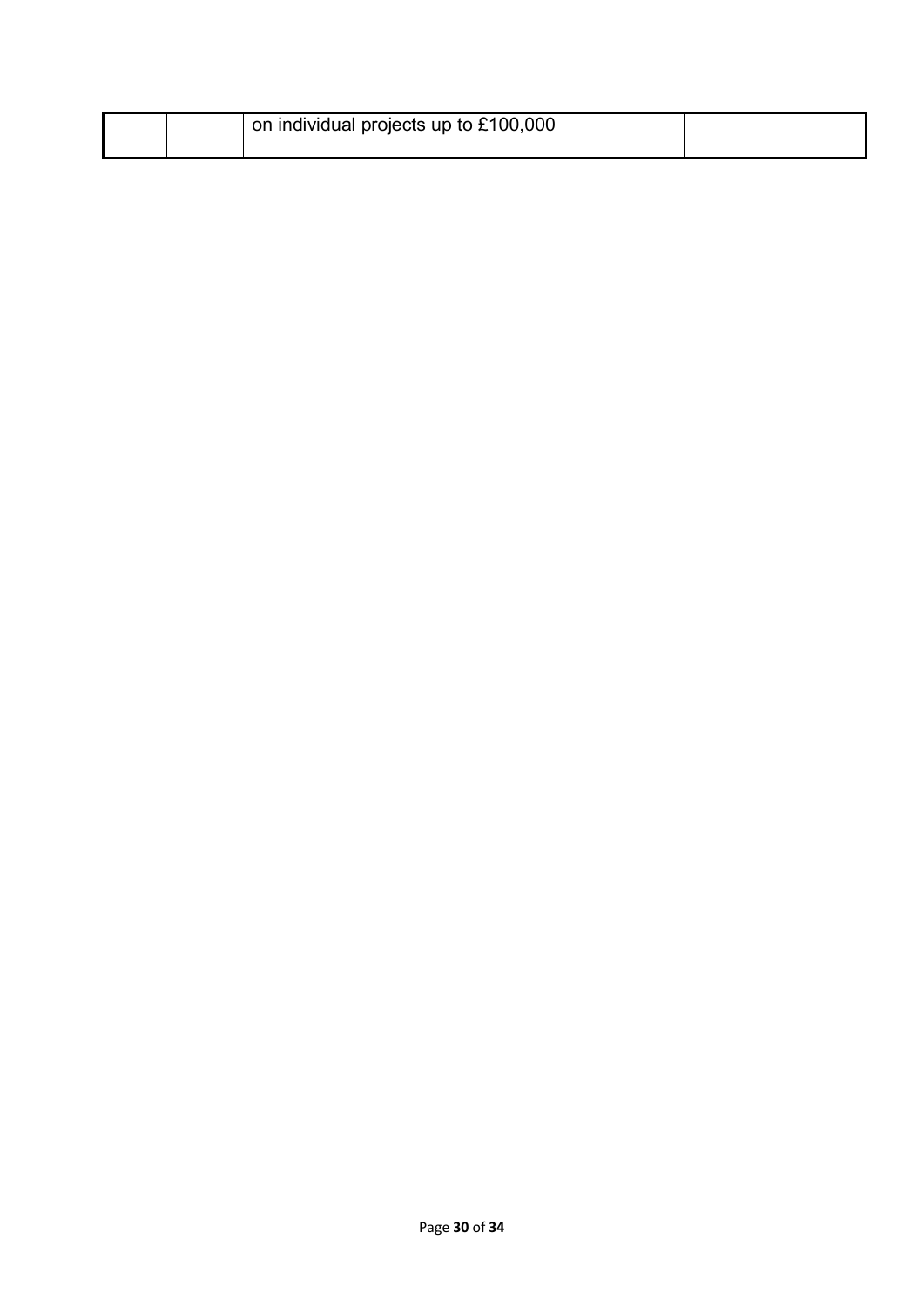### **Standing Order 11 – Corporation Expenditure**

|      |                                                                                                                                                                                                                                          | <b>Authority</b>                                                                                           |
|------|------------------------------------------------------------------------------------------------------------------------------------------------------------------------------------------------------------------------------------------|------------------------------------------------------------------------------------------------------------|
| No.  | <b>Standing Order</b>                                                                                                                                                                                                                    | Instrument of<br>Government [loG],<br>Article of<br>Government [AoG],<br><b>Corporation Minute</b><br>[CM] |
| 11.1 | Governors may claim mileage and subsistence in<br>line with allowances agreed for College Staff. These<br>allowances include the costs of stationery and office<br>expenses of Members incurred in carrying out<br>Corporation business. | CM 03/054 xviii)                                                                                           |
| 11.2 | An annually reviewed budget for Corporation and<br>Corporation Committee papers, hospitality and<br>training will be available and administered by the<br>Clerk.                                                                         | CM 00/64                                                                                                   |
| 11.3 | budget shall be available for Corporation,<br>A<br>Members, and the Clerk to cover any legal advice.                                                                                                                                     | CM 00/64                                                                                                   |
| 11.4 | An annual report shall be made to the Corporation<br>on expenditure in relation to these budgets.                                                                                                                                        | CM 00/64 and<br>CM 03/054 xviii)                                                                           |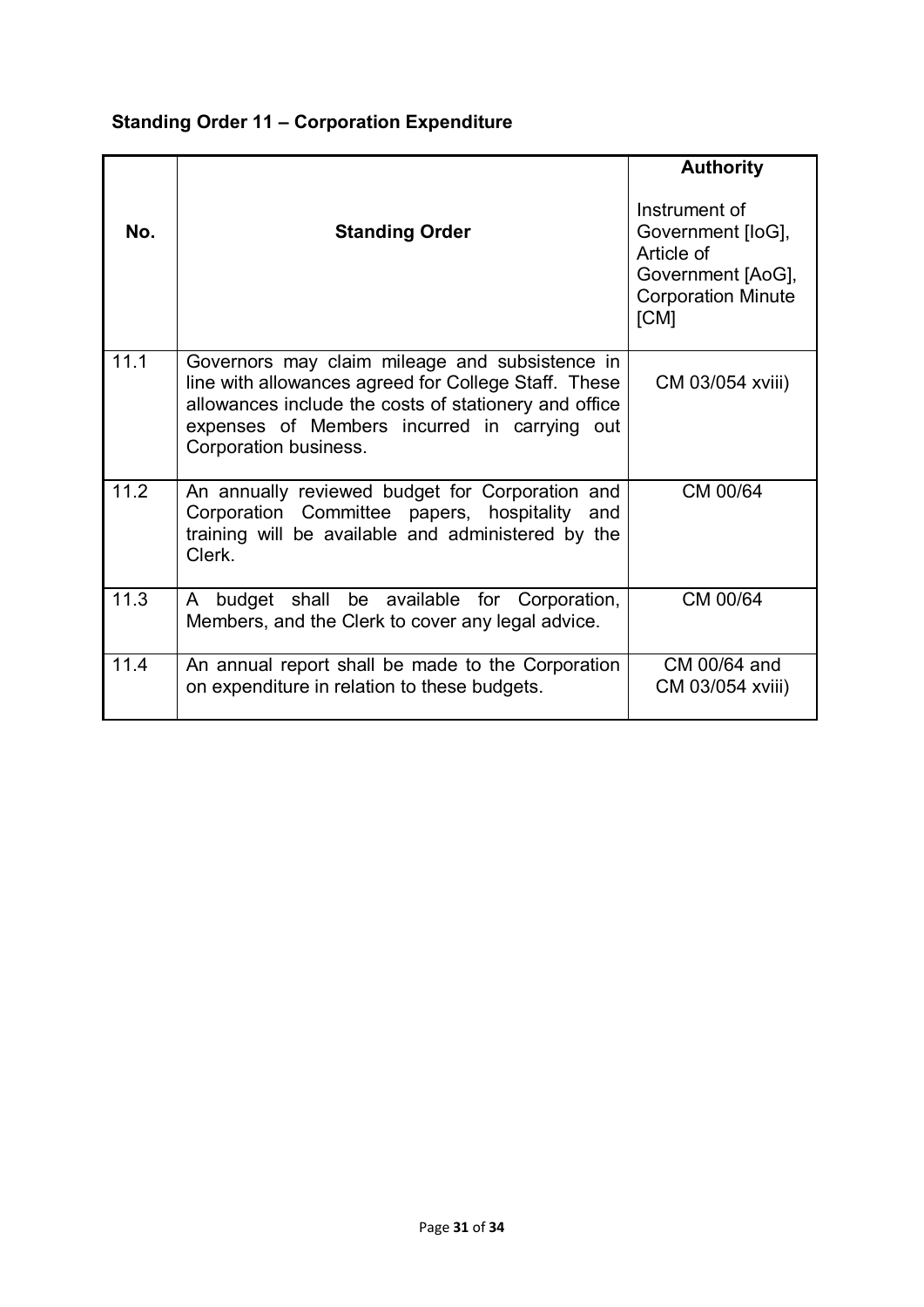### **Standing Order 12 – Statements on Behalf of the Corporation**

|      |                                                                                                                                                                                                                                                                   | <b>Authority</b>                                                                                           |
|------|-------------------------------------------------------------------------------------------------------------------------------------------------------------------------------------------------------------------------------------------------------------------|------------------------------------------------------------------------------------------------------------|
| No.  | <b>Standing Order</b>                                                                                                                                                                                                                                             | Instrument of<br>Government [loG],<br>Article of<br>Government [AoG],<br><b>Corporation Minute</b><br>[CM] |
| 12.1 | Statements on behalf of the Corporation shall be made<br>only by the Chair of the Corporation, the Vice Chair of<br>the Corporation, or the Principal, unless<br>the<br>Corporation determines that another Member may<br>make a statement on a particular issue. | CM 00/64                                                                                                   |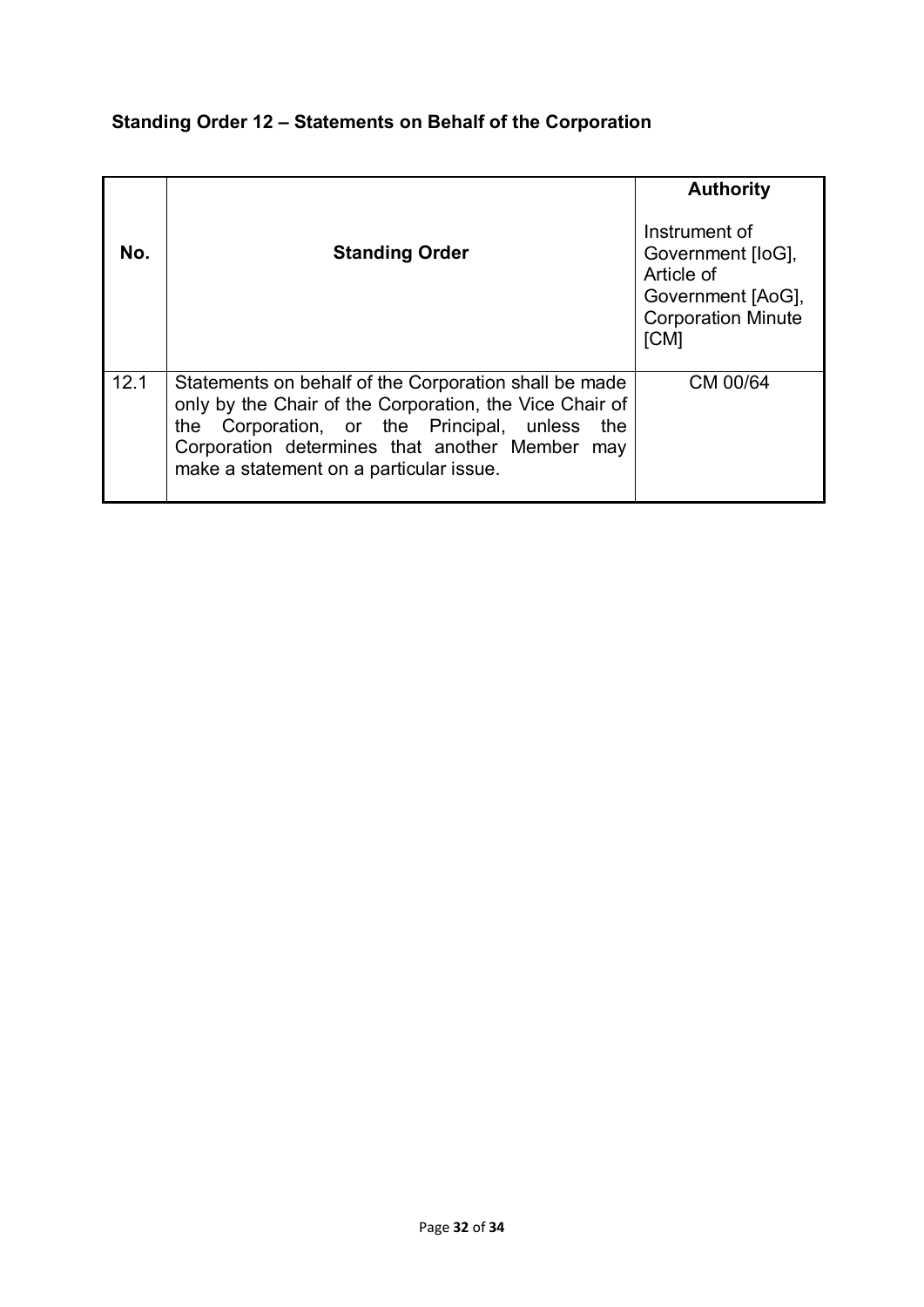## **Standing Order 13 - Miscellaneous**

|      |        |                                                                                                                                                                                                                                                                                                                                                                                                                                                                                              | <b>Authority</b>                                                                                           |
|------|--------|----------------------------------------------------------------------------------------------------------------------------------------------------------------------------------------------------------------------------------------------------------------------------------------------------------------------------------------------------------------------------------------------------------------------------------------------------------------------------------------------|------------------------------------------------------------------------------------------------------------|
| No.  |        | <b>Standing Order</b>                                                                                                                                                                                                                                                                                                                                                                                                                                                                        | Instrument of<br>Government [loG],<br>Article of<br>Government [AoG],<br><b>Corporation Minute</b><br>[CM] |
| 13.1 |        | <b>College Seal</b>                                                                                                                                                                                                                                                                                                                                                                                                                                                                          |                                                                                                            |
|      | 13.1.1 | The affixing of the seal shall be authorised in each<br>instance in advance by the Corporation and<br>minuted, provided that, in cases of urgency, the<br>Chair or Vice-Chair of Corporation and the Chair<br>of any of the Corporation Committees, other than<br>Audit, may authorise the application of the Seal.<br>Where authority to apply the College Seal has<br>been given in case of urgency, the matter shall be<br>reported to the next ordinary<br>meeting<br>of<br>Corporation. | CM 00/175                                                                                                  |
|      | 13.1.2 | The application of the seal of the Corporation<br>shall be authenticated by:<br>the signature of either the<br>(a)<br>Chair of<br>Corporation or of some other Member<br>authorised either generally or specially by<br>the Corporation to act for that purpose, and<br>the signature of any other member.<br>(b)                                                                                                                                                                            | log 19                                                                                                     |
|      | 13.1.3 | The Clerk to the Corporation shall keep a record<br>of the authorising of the use of the Seal and a<br>register of instances when the seal is used.                                                                                                                                                                                                                                                                                                                                          |                                                                                                            |
| 13.2 |        | <b>Senior Post-holders</b><br>Where in these Standing Orders, reference is<br>made to "senior post-holders", that shall be held<br>as comprising;<br>The Principal<br>The Vice Principal<br>The Associate Principal and Director of                                                                                                                                                                                                                                                          |                                                                                                            |